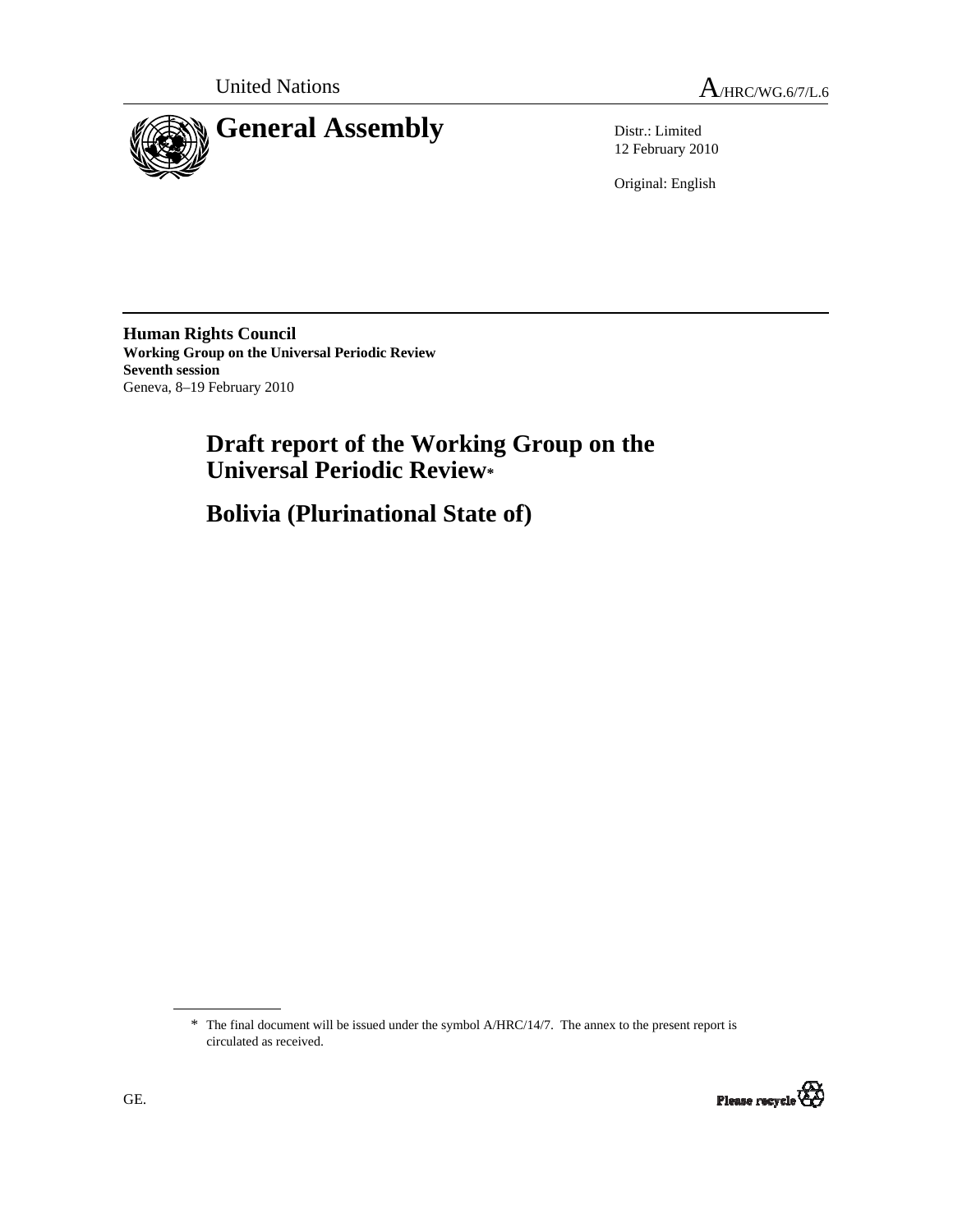### **A/HRC/WG.6/7/L.6**

## Contents

|    |           | Paragraphs | Page          |
|----|-----------|------------|---------------|
|    |           | $1 - 4$    | 3             |
|    |           | $5 - 97$   | 3             |
|    | А.        | $5 - 17$   | $\mathcal{Z}$ |
|    | <b>B.</b> | 18-97      | .5            |
| H. |           | 98-101     | 14            |
| Ш. |           | 102        | 21            |

### Annex

| Composition of the delegation. |  |
|--------------------------------|--|
|--------------------------------|--|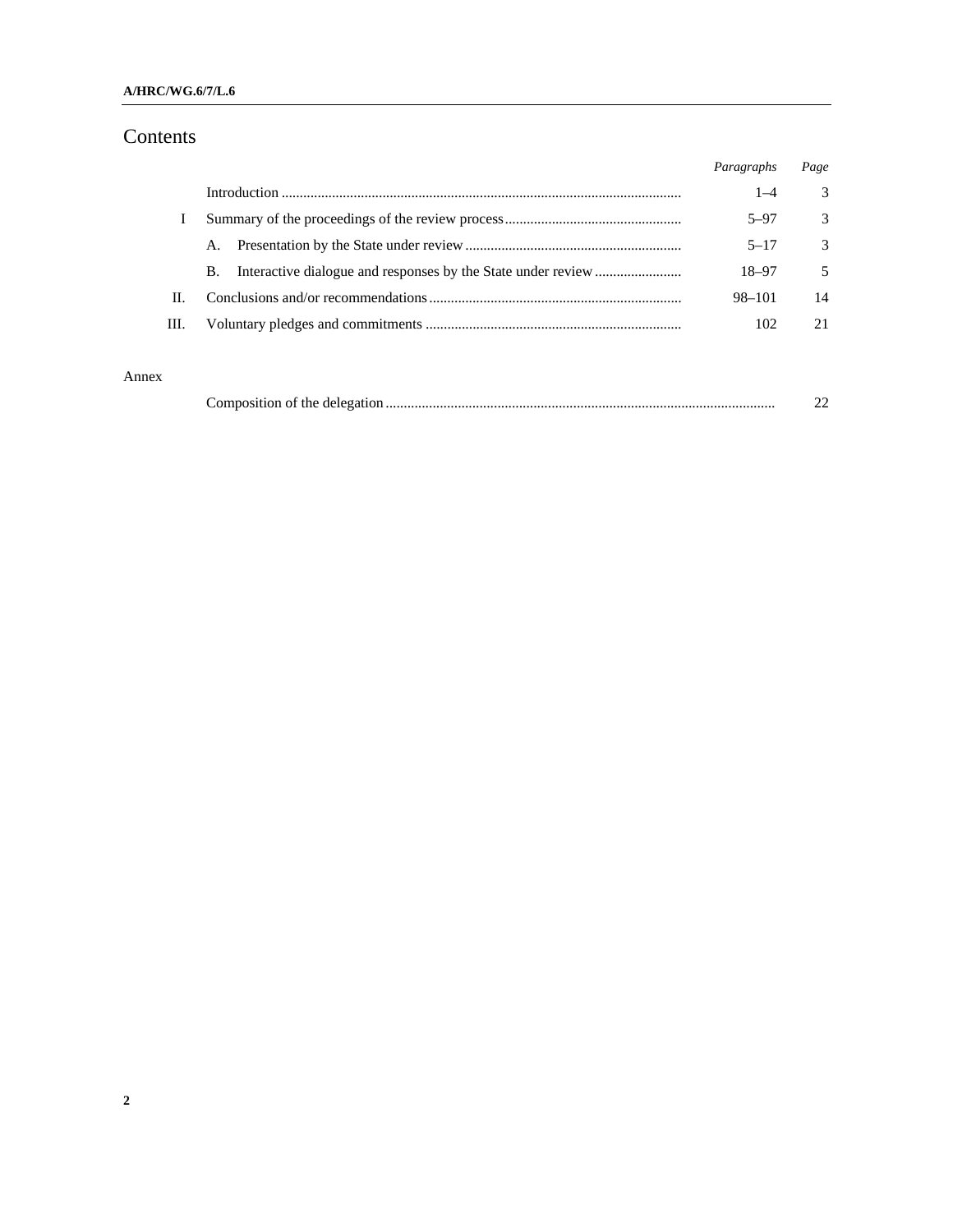## **Introduction**

1. The Working Group on the Universal Periodic Review, established in accordance with Human Rights Council resolution 5/1 of 18 June 2007, held its seventh session from 8 to 19 February 2010. The review of Bolivia (Plurinational State of) was held at the  $6<sup>th</sup>$ meeting, on 10 February 2010. The delegation of Bolivia was headed by Ms. Nardy Suxo, Minister of Institutional Transparency and the Fight against Corruption. At its  $10<sup>th</sup>$  meeting, held on 12 February 2010, the Working Group adopted the report on Bolivia.

2. On 7 September 2009, the Human Rights Council selected the following group of rapporteurs (troika) to facilitate the review of Bolivia: Kyrgyzstan, Burkina Faso and Uruguay.

3. In accordance with paragraph 15 of the annex to resolution 5/1, the following documents were issued for the review of Bolivia:

A national report submitted/written presentation made in accordance with paragraph 15 (a) (A/HRC/WG.6/7/BOL/1);

A compilation prepared by the Office of the High Commissioner for Human Rights (OHCHR) in accordance with paragraph 15 (b) (A/HRC/WG.6/7/BOL/2);

(c) A summary prepared by OHCHR in accordance with paragraph 15 (c) (A/HRC/WG.6/7/BOL/3).

4. A list of questions prepared in advance by Denmark, Hungary, Latvia, Norway, Sweden, the United Kingdom of Great Britain and Northern Ireland, the Czech Republic, Germany, Argentina and the Netherlands was transmitted to Bolivia through the troika. Those questions are available on the extranet of the universal periodic review.

### **I. Summary of the proceedings of the review process**

#### **A. Presentation by the State under review**

5. In her introductory statement, the Minister of Institutional Transparency and the Fight against Corruption, Nardy Suxo, referred to the historic moment that Bolivia is experiencing. Since 2006, Bolivia has been undergoing a democratic and cultural revolution driven by social movements and indigenous peoples that have been fighting for their rights for decades. The social movements presented specific demands: to regain ownership of natural resources so that everyone could benefit from their exploitation; to establish the basis for a new and more inclusive and participatory State; and to bring to justice the perpetrators of human rights abuses and acts of corruption.

6. The Government is committed to eradicating the poverty it inherited from past colonial, racist, segregatory and undemocratic policies. To that end, it nationalized its hydrocarbon industry, investing the new income thus generated in programmes to improve the people's access to health and education, and to promote production and employment. The National Development Plan has enabled Bolivia to meet its people's most pressing needs and to counter the effects of the global economic crisis. Reference was also made to the positive impacts of specific social programmes to eradicate illiteracy, address malnutrition, establish a rent for the elderly and extend healthcare to all. Public school infrastructure and the quality of education are being improved. The delivery of land titles for indigenous and rural farming families has been accelerated.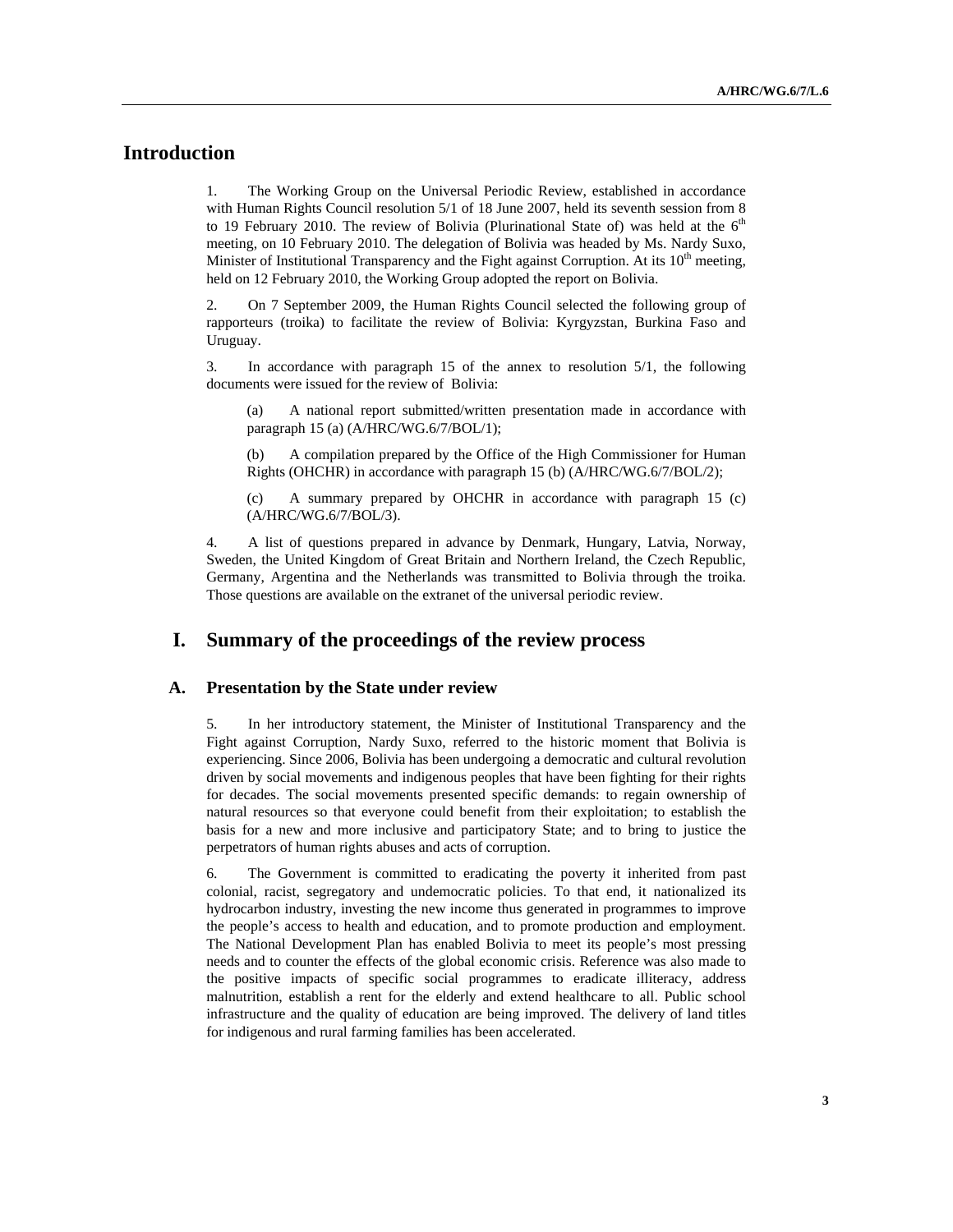7. A new and inclusive State Constitution, recognizing and guaranteeing all human rights, with an emphasis on economic, social, cultural and environmental rights under the principles of solidarity, equality and fairness, has been adopted. It recognizes traditional forms of organization and justice of indigenous peoples. The introduction of specific legislation to comply with the Constitution was delayed by opposition forces in the previous Legislature, but is now being implemented by the new Plurinational Legislative Assembly.

8. New opportunities have arisen for political participation by the various sectors of society. Women now constitute half of the Ministerial Cabinet and are well represented in the Senate and the Chamber of Deputies. In addition, Afro-descendent leaders and representatives of persons with disabilities have been elected for the first time through the popular vote.

9. The Legislature has already begun to work on the tasks mandated by the people. It is currently reviewing draft legislation aimed at, inter alia, combating corruption and embezzlement and preventing and eliminating all forms of racism and discrimination.

10. In response to demands from civil society and calls for justice made by the victims of the October 2003 repression and their families, Bolivia has begun trial proceedings against former President Gonzalo Sánchez de Lozada and his collaborators for the commission of crimes against humanity. After decades of neglect, work has begun to exhume the remains of victims of enforced disappearances committed during the past military dictatorship, and to return the remains of those persons to their families.

11. In compliance with observations made by international human rights mechanisms regarding the existence of Guaraní peoples living under contemporary forms of slavery, 150 Guaraní families have been released from bondage. Identity papers have been granted to more than 2,600 Weenhayek, Taipete and Guaraní peoples, and Guaraní families have received compensation payments and lands to ensure their livelihoods.

12. Efforts to build an inclusive State have been accompanied by acts of racist violence against indigenous peoples and human rights defenders, particularly those advocating for indigenous people's rights, committed by radical groups opposed to the Government, as verified and reported by intergovernmental and non-governmental bodies. The most extreme form of violence occurred at the so-called Pando massacre in September 2008, of which the Human Rights Council has been duly informed. Bolivia reaffirmed its commitment to all victims of violent and racist attacks, indicating that it will ensure that those responsible are punished according to the law.

13. Reference was also made to serious shortcomings in the judicial system and complaints in that regard. Reforms to the justice system to guarantee its independence have been introduced, including within the Constitution. The new Ministry of Institutional Transparency and the Fight against Corruption has also introduced measures to guarantee transparency in public administration and to ensure that acts of corruption are punished.

14. Bolivia stated that it had signed the Optional Protocol to the International Covenant on Economic, Social and Cultural Rights and that it would soon be signing the Second Optional Protocol to the International Covenant on Civil and Political Rights. Bolivia noted that it is also part of the main Inter-American human rights treaties and has established a national human rights institution, the Defensoría del Pueblo, in compliance with the Paris Principles and accredited with "A" status.

15. Bolivia has a strong and vibrant civil society, with which it works hand in hand to promote and protect human rights. Together with civil society, a National Human Rights Action Plan has been developed, with a National Human Rights Council to oversee its implementation.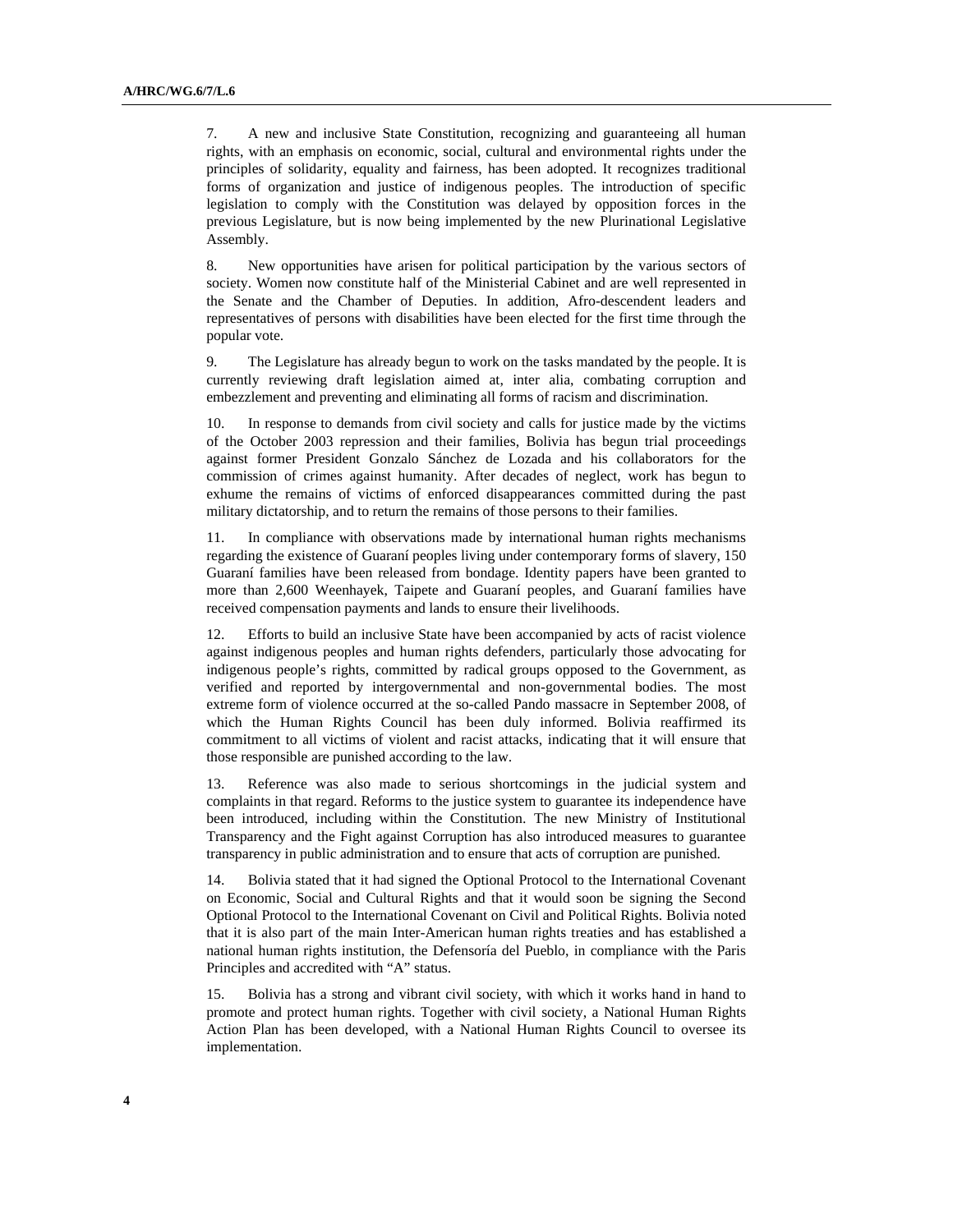16. Bolivia received a visit by several special procedures and the High Commissioner in 2007. As a result of that good cooperation, Bolivia invited the Office of the United Nations High Commissioner for Human Rights to establish an office with a broad mandate in the country. Bolivia announced that today it had extended an open invitation to all Human Rights Council mechanisms and special procedures to visit the country.

17. Bolivia made reference to the participatory process undertaken in the preparation of the national report, which had enabled it to carry out a comprehensive evaluation of the human rights situation in the country. It noted that the challenges ahead are many, but the country has the necessary political will and, with the support of the people and the solidarity of friendly countries, will continue this work. In the implementation of the recommendations resulting from the universal periodic review, Bolivia will also work in an inclusive and participatory manner.

#### **B. Interactive dialogue and responses by the State under review**

18. During the interactive dialogue, 53 delegations made statements. Recommendations made during the dialogue are found in section II of the present report.

19. Venezuela (Bolivarian Republic of) noted not only the process of change in Bolivia, but also an oligarchy that was denying the need to hand over the privileges of the indigenous majority among the people. Venezuela recalled that Bolivia had ratified International Labour Organization (ILO) Convention No. 169 and that the rights of indigenous people were enshrined in the Constitution. Venezuela made recommendations.

20. The Libyan Arab Jamahiriya commended Bolivia's inclusion of the United Nations Declaration on the Rights of Indigenous Peoples in legislation and its National Plan to ensure equal opportunity. Libya praised Bolivia's decision to use resources collected for political campaigns by political parties for the benefit of indigenous peoples.

21. Cuba noted Bolivia's progress and its political will to prioritize the needs of the majority and of those who had been excluded. It noted the programme of structural change aimed at building a society based on social justice and the enjoyment of the rights to health, education, citizen participation, social security, work, justice, housing, food and water. It welcomed the fact that indigenous people and nations were now key actors represented in government, with their rights fully recognized. Cuba made recommendations.

22. Algeria welcomed the new Constitution, its National Action Programme on Human Rights and efforts to ensure the integration of women. It noted that Bolivia was rich in natural resources, but that many people did not benefit from that fact. Algeria made recommendations.

23. Nicaragua noted that since 2005, the country had experienced a revolution in which humanity, local cultures, the family and the natural environment were becoming new ideals. It highlighted the national development plan, aimed at promoting the full enjoyment of human rights from a multicultural perspective, and the national plan of action for human rights. Nicaragua made recommendations.

24. The Russian Federation commended measures aimed at democratic processes and social reforms to improve the position of the indigenous population and to overcome racial discrimination. It noted the national plan of action on human rights. It commended the ratification of many human rights instruments. It made recommendations.

25. Pakistan noted that Bolivia's political system was evolving and wished it well in implementing its 2003 civil society agenda. Pakistan noted measures to end servitude and slavery, and the distribution of land to indigenous communities. Pakistan asked about citizen participation in the anti-corruption policy. Pakistan made a recommendation.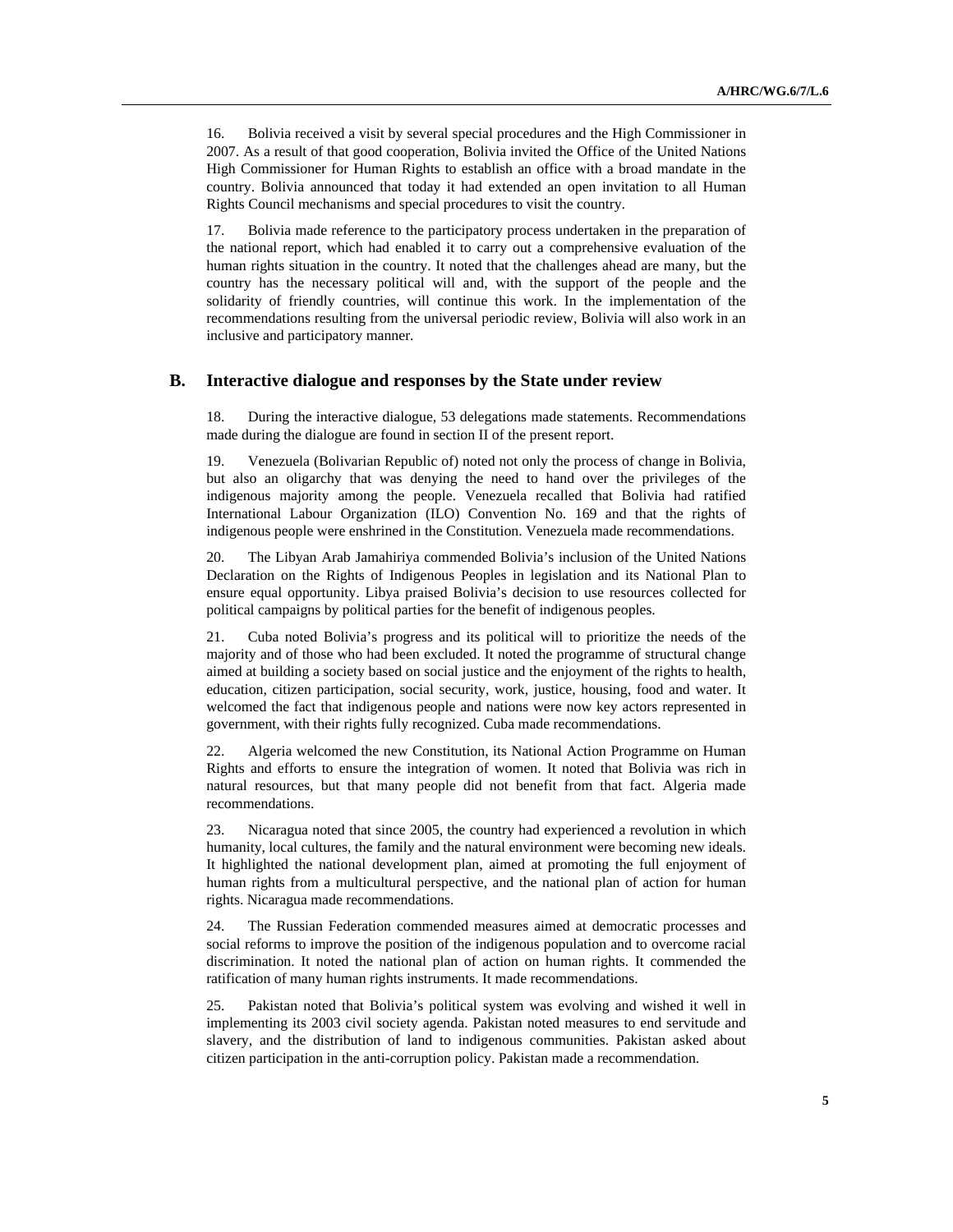26. Brazil noted Bolivia's commitment to human rights in the context of overcoming social inequality and historical injustice. Brazil congratulated Bolivia on its Constitution, its reduction of maternal and infant mortality and the results it had achieved in combating illiteracy. Brazil asked about mechanisms to guarantee the conformity of indigenous justice with international human rights obligations; measures to combat violence against children, particularly corporal punishment; and measures to overcome poverty. Brazil made recommendations.

27. The Islamic Republic of Iran welcomed the national human rights action plan, the National Human Rights Council, the Ministry for Institutional Transparency and efforts to enhance economic, social and cultural rights. It noted Bolivia's commitment to indigenous peoples' rights. Iran asked about efforts to quantify the historical responsibility of developed countries in the form of climate debt and to promote a declaration on the rights of mother Earth. Iran made recommendations.

28. Egypt commended Bolivia for the national human rights action plan, with the participation of civil society and with the Council to oversee its implementation. Egypt welcomed the national plan on equality and equal opportunities for persons with disabilities. It also noted Bolivia's significant steps to address human trafficking. Egypt made recommendations.

29. The Lao People's Democratic Republic noted that Bolivia's Constitution was in accordance with international human rights treaties. It noted that the Office of the Ombudsman was entrusted with the enforcement, promotion and dissemination of human rights and with the implementation of the national human rights action plan. The Lao People's Democratic Republic made recommendations.

30. Slovakia welcomed the new Constitution and the national human rights action plan. It noted challenges faced by the judiciary and that the process of constitutional reforms had not been finalized. Slovakia referred to concerns about child trafficking, child labour and conditions in detention centres and prisons. It made recommendations.

31. Canada expressed concern about governance institutions that had operated under interim leadership or without a quorum, as well as about reports concerning Government influence over the judiciary. Canada commended Bolivia for steps to protect indigenous rights. It expressed concern at reports concerning threats and intimidation with regard to journalists and human rights defenders, and at the number of anti-media statements made by senior political actors. It made recommendations.

32. Panama welcomed the President's nomination of an equal number of men and women to Cabinet positions. It welcomed the adoption into law of the United Nations Declaration on the Rights of Indigenous Peoples. It noted that the distribution of land posed a challenge and asked about measures to accelerate that process. It referred to the 2008 of the Committee on the Elimination of Discrimination against Women and asked about the inclusion of Bolivians of African origin in national population statistics. Panama made a recommendation.

33. India noted Bolivia's challenges, including the implementation of the 2003 civil society agenda. It highlighted the new Constitution and Ombudsman. India requested information about progress with regard to judicial reforms and measures taken to reduce poverty among indigenous peoples and to address maternal mortality and sexual and reproductive health care.

34. Finland welcomed the new Constitution and Bolivia's extension of an open invitation to human rights mechanisms and special procedures. It expressed concern about the potential conflict between ordinary and indigenous justice under the new Constitution.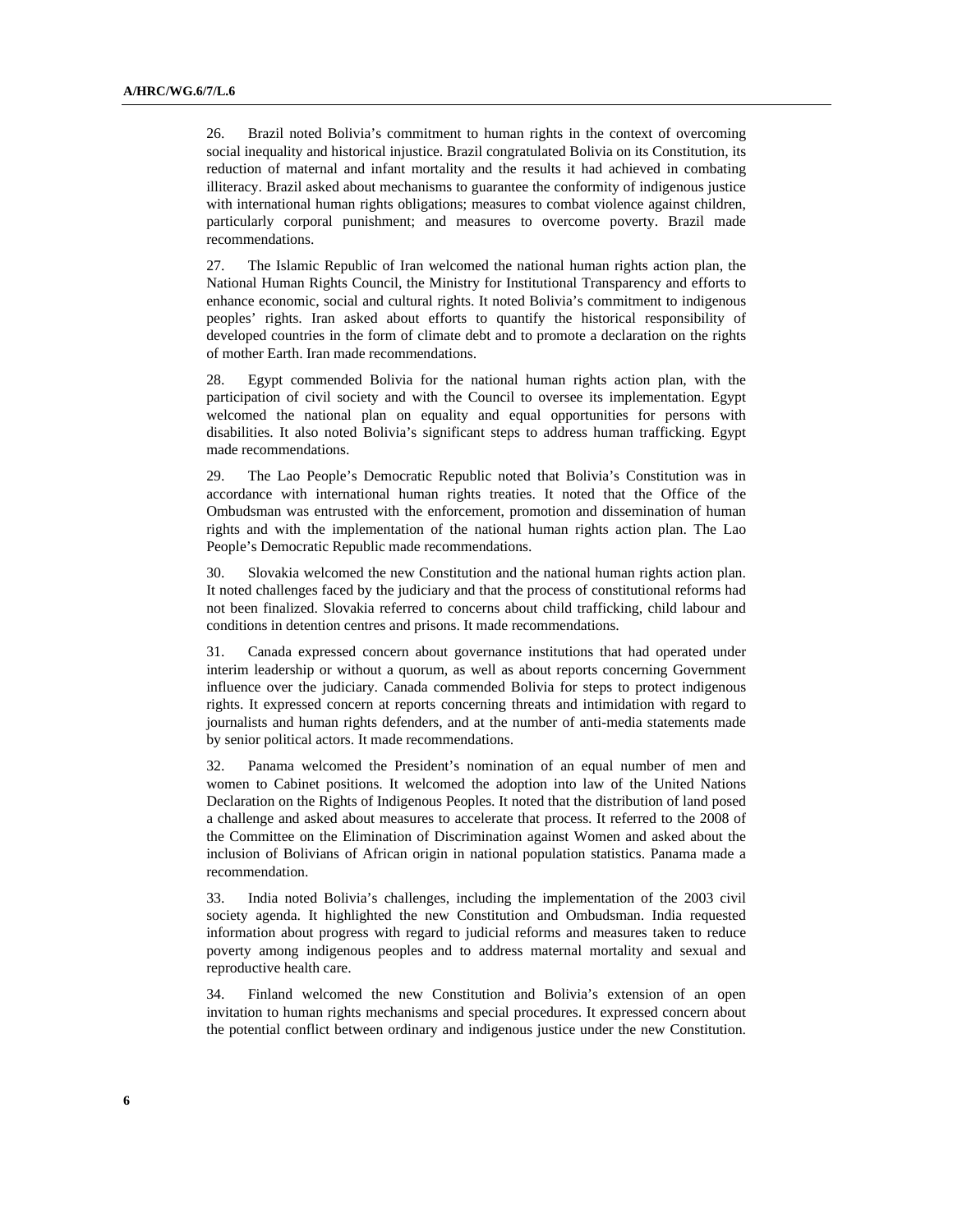Finland inquired how Bolivia would ensure that the right of appeal was guaranteed to individuals in cases addressed by communal courts. Finland made recommendations.

35. Turkey welcomed the Constitution, including important provisions on nondiscrimination, the education system, the right to health and freedom of the press. It noted reforms to improve the judiciary. Turkey asked about standards and policies aimed at meeting children's needs. It made recommendations.

36. Austria asked about reducing prison overcrowding and ensuring the best interest of children in prisons. Austria welcomed efforts to put an end to discrimination against indigenous peoples. It expressed concern about the separation of jurisdiction between indigenous and ordinary courts and about violence against indigenous communities. Austria made recommendations.

37. Belarus noted the context of the review and the changes occurring in Bolivia in order to restore its economic and social equality. Belarus noted the new Constitution, the national action plan for human rights and the national Human Rights Council. Belarus asked about measures to combat the trafficking in persons. Belarus made recommendations.

38. Slovenia asked about measures to improve administration of justice; the plan to improve the new human settlement policy in order to guarantee appropriate housing and sanitary conditions; steps to ensure that the new media legislation would be in keeping with human rights obligations; and measures to reduce violence against children, including domestic violence. Slovenia made recommendations.

39. Germany commended Bolivia's voluntary commitments. It referred to working conditions for children under 18 and asked what Bolivia was doing to follow up on the recommendations of United Nations treaty bodies concerning child labour. It made recommendations.

40. France asked about measures to improve the administration of justice and to ensure the full independence of the judicial branch, including good interaction between the ordinary justice system and the indigenous system. It asked about measures to implement the law against torture and to prosecute all torture cases, in particular those involving law enforcement officials. Finally, it inquired about measures aimed at changing societal attitudes with regard to sexual orientation. France made recommendations.

41. Spain welcomed the new Constitution, enshrining parity of political representation between men and women and guaranteeing participation. It noted Bolivia's ratification of the International Convention for the Protection of All Persons from Enforced Disappearance, and the progressive decentralization of human rights mechanisms, particularly through the Ombudsman. It asked about undocumented people and about the role of the armed forces in the events at Pando. Spain made recommendations.

42. The United Kingdom of Great Britain and Northern Ireland expressed concern that the draft law against assault and gender-based political violence had not been approved and that the constitutional article stating that media must respect the principles of truth and responsibility was open to broad interpretation. It asked about steps to alleviate that concern. It noted that women suffered inequalities, especially in the workplace, and faced domestic violence. It asked about the protection of vulnerable groups and about combating discrimination on the grounds of sexual orientation. It made recommendations.

43. Azerbaijan highlighted Bolivia's ratification of nearly all international human rights instruments, the adoption of a new Constitution, the reduction in the illiteracy rate and steps taken to protect indigenous rights, including the incorporation of the United Nations Declaration on the Rights of Indigenous Peoples into the country's legislation. It made recommendations.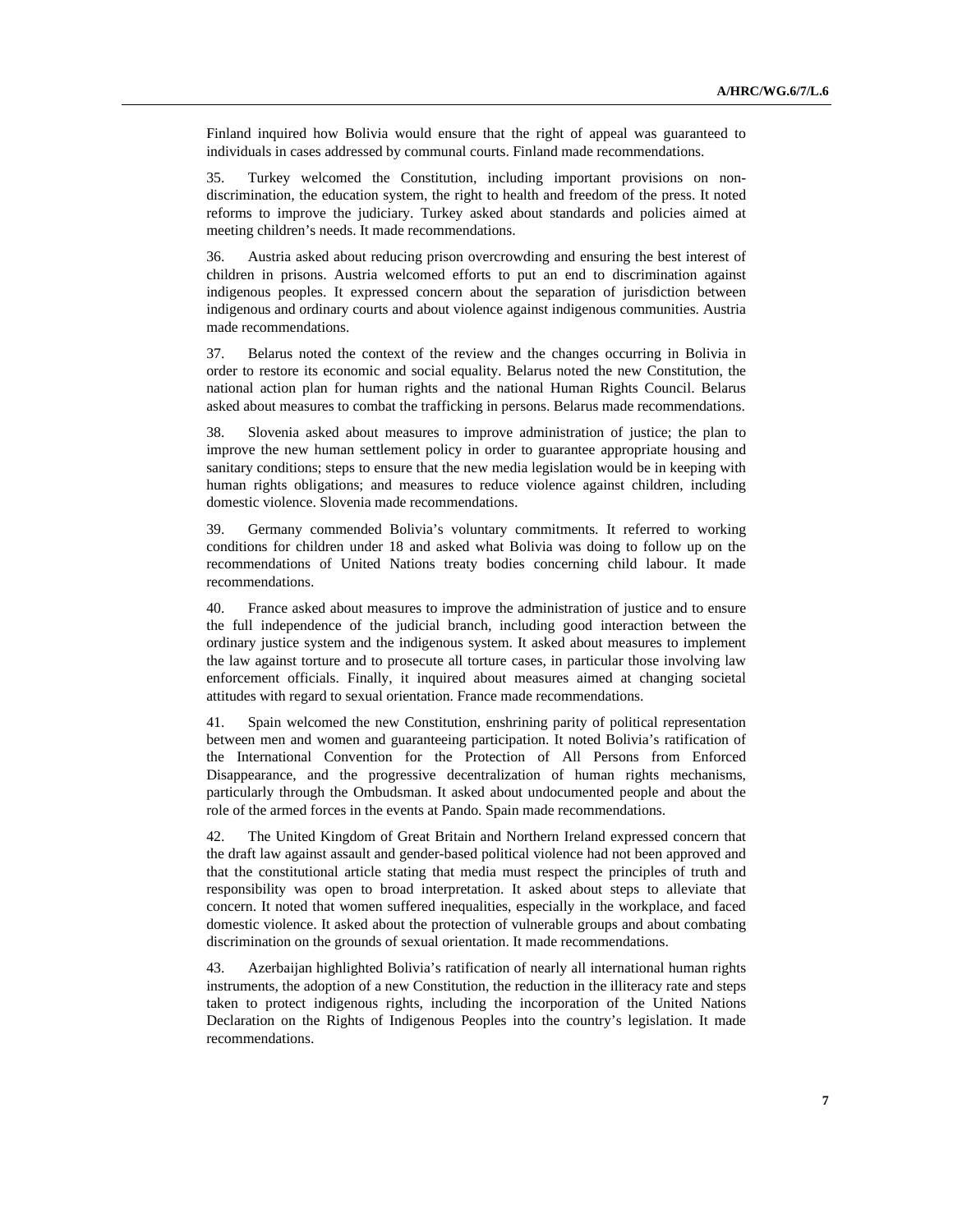44. Norway commended the new Constitution and the promotion of indigenous rights. It expressed concern about the living conditions and de facto servitude to which many indigenous people were still being subjected. It noted discrimination and violence against women. Norway expressed concern about the paralysis of the Supreme Court and the Constitutional Tribunal and about the polarization of media and the number of reported assaults on journalists. Norway made recommendations.

45. The United States of America noted continued politicizing appointments as the largest obstacle to justice. It expressed concern at reports that corruption had worsened in 2009. It noted that some non-governmental organizations had characterized the country's press as "partly free" and that Bolivia had taken some steps to silence dissent and criticism of the Government. It made recommendations.

46. Kyrgyzstan recognized the national plan of action for human rights. It noted efforts to develop the health sector and the great importance attached to education and the protection of indigenous peoples' rights. It made recommendations.

47. In response to questions raised, Bolivia noted progress in the implementation of the United Nations Declaration on the Rights of Indigenous Peoples, which had been incorporated into the Constitution. As a result of the most recent general elections, the Legislature, for the first time, included deputies belonging to indigenous jurisdictions.

48. Through a democratic process, Bolivia had carried out a national referendum so that the population could decide on the maximum size of territorial property. The result established the maximum size at 5,000 hectares in order to put an end to large estates (*latifundios*).

49. Through the communitarian management of agrarian reform, Bolivia had achieved important results between 2006 and 2009, with land titles for 31,187,185 hectares and 1,077,973 hectares in the distribution of fiscal lands to 153,349 beneficiaries. Bolivia had carried out expropriations of land that had not fulfilled either an economic or a social function and had given them to peasant communities and/or indigenous peoples. During the period from 2006 to 2009, Bolivia gave 10,299 property titles to women.

50. Bolivia had repatriated families of indigenous, native and peasant heritage living in neighbouring countries. In compliance with ILO Convention No. 169, the right to consultation with indigenous peoples had been included in Bolivian legislation through the adoption of specific norms in 2007.

51. The members of the Afro-Bolivian population had been included in the upcoming census. The country also had a normative framework in place that established their cultural identity in the region.

52. Bolivia had committed itself to eradicating bondage. An Inter-Ministerial Council for the Eradication of Slavery, Forced Labour and Analogous Forms had been created in 2007. The Government was taking steps, in coordination with the Assembly of Guaraní Peoples, to achieve the prohibition and eradication of forced labour. Bolivia had developed a Plan for the Integral Development of the Guaraní Nation for 2009-2015, which responded to the need to eradicate forced labour and slavery in the Bolivian Chaco. Under Transition Plan, labour inspectorates had been created to carry out the fundamental task of safeguarding and re-establishing the validity of work rights for the Guaraní.

53. Bolivia had established an integral plan against gender-based violence that had been integrated into the national development plan and was part of the National Equality and Opportunity Equalization. A new strategy was being developed within that framework, with an emphasis in four areas: detection, prevention, attention and punishment in relation to gender-based violence.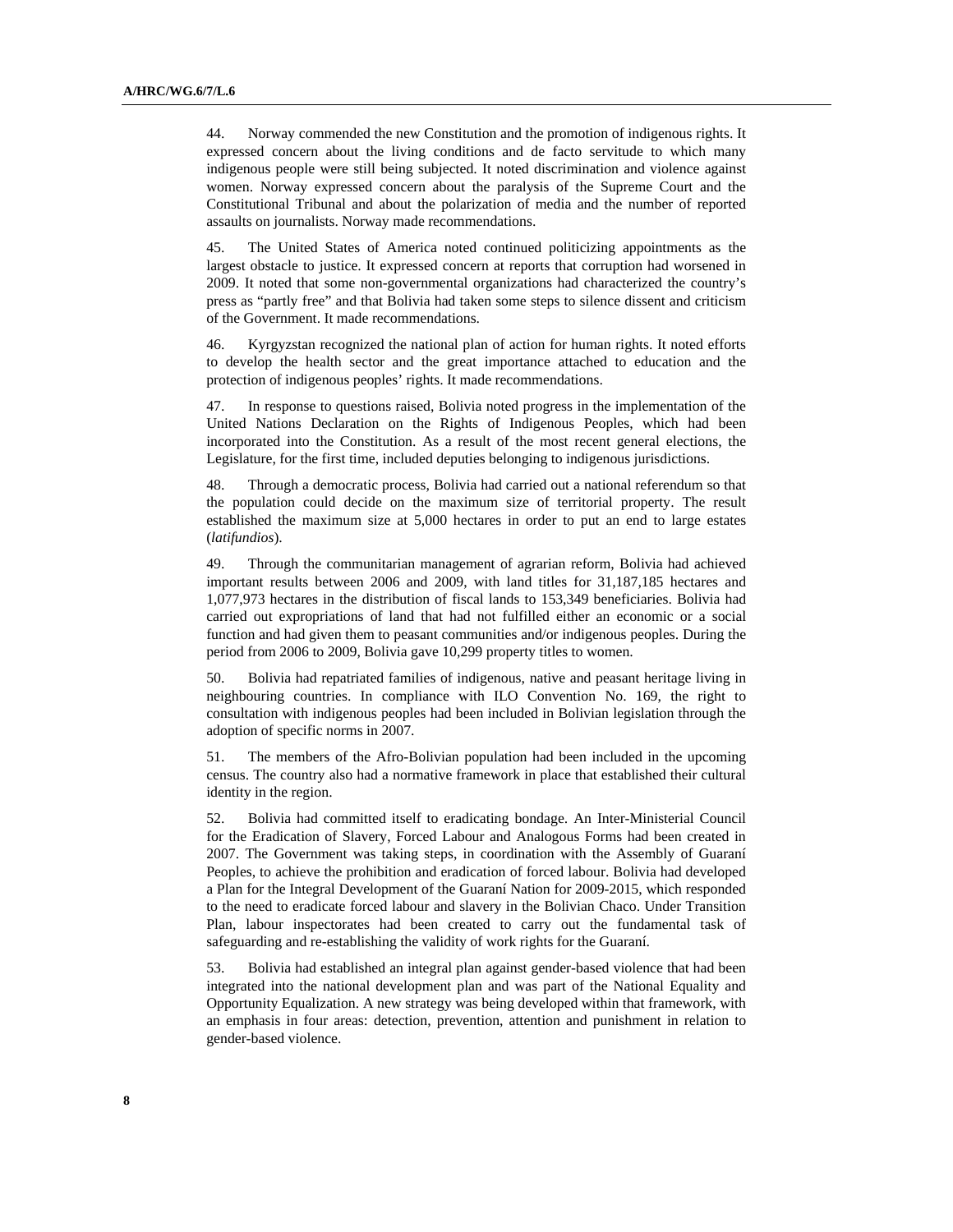54. The Ministry of Justice, together with the municipal legal services and women's organizations, had harmonized, organized and standardized statistics on domestic violence. Bolivia intended to work with the judiciary to expand the coverage of State services providing attention and protection to crime victims. The Ministry of Justice had also developed a proposal to adapt and enrich norms, protocols and procedures concerning attention to victims of sexual violence, as well as a communication strategy for the prevention of gender violence, entitled "No to Violence against Women". Bolivia planned to reach rural areas, in coordination with municipal governments.

55. Bolivia was working on drafts to modify the Law on Intra-Family Violence and the Law on the Protection of Victims of Crimes against Sexual Freedom, as well as on the revision of the Penal Code and the Family Code, following recommendations made by the Convention on the Elimination of All Forms of Discrimination against Women. The Plan of Sexual and Reproductive Health for 2009-2015 is being implemented to respond to the needs of the population, especially women. Bolivia had strengthened its integral healthcare, including the provision of information and services related to contraception, sexually transmitted infections and HIV/AIDS.

56. Bolivia had four Government organs - executive, legislative, judiciary and electoral that carried out their work on the basis of independence, separation, coordination and cooperation. The new Constitution had incorporated new mechanisms for ensuring an independent judiciary, including the election of magistrates by direct vote. However, that had required transitional measures that would address the current institutional crisis of the judiciary, which had resulted from the previous, highly politicized system. Bolivia had draft laws for the judiciary, the Plurinational Constitutional Tribunal, the Magistrate Council and the organic law of the Public Prosecutor's Office (Ministerio Publico). Those institutions would carry out a new administration of justice.

57. Freedom of speech, opinion and information were fully recognized in the Constitution. The rights of rectification and reply were also recognized. All were guaranteed through any channel and without prior censorship. Bolivia had 9 television networks, 19 newspapers and hundreds of radio stations and Internet media, all privately owned. However, some private media had abused their role, transmitting content inciting violence, racism, xenophobia, homophobia and other forms of hate. In order to prevent excesses, which had been widely verified by national and international bodies, Bolivia had carried out an awareness-raising campaign with journalists. It had condemned all aggression against the press, independently of their affiliation, and had required the Public Prosecutor's Office and the judiciary to investigate and prosecute such cases. Measures to be taken to prevent such abuses were being considered with all stakeholders and would be in keeping with international standards and the new Constitution regarding working conditions for the press, ethics and self-regulation.

58. Bolivia regretted the fact some human rights defenders had been the victims of attacks and aggression carried out by racist groups in opposition to the current Government, as national and international reports had observed. In compliance with preventive measures set out by the Inter-American Commission for Human Rights, meetings had been organized between the executive and the judiciary branches at which it had been requested that the investigation be carried out expeditiously. Unfortunately, those processes had been delayed, but the Ministry of the Interior had augmented police protection.

59. In a pluricultural and multilingual country such as Bolivia, action to eliminate all forms of racial discrimination was a necessity. Bolivia had actively participated in the Durban Review Conference. The Ministry of Justice had prepared the report to the Committee on the Elimination of Racial Discrimination, which had been widely circulated and had included input from civil society. The Constitution forbade all forms of discrimination, and, in that context, Bolivia had considered classifying that crime for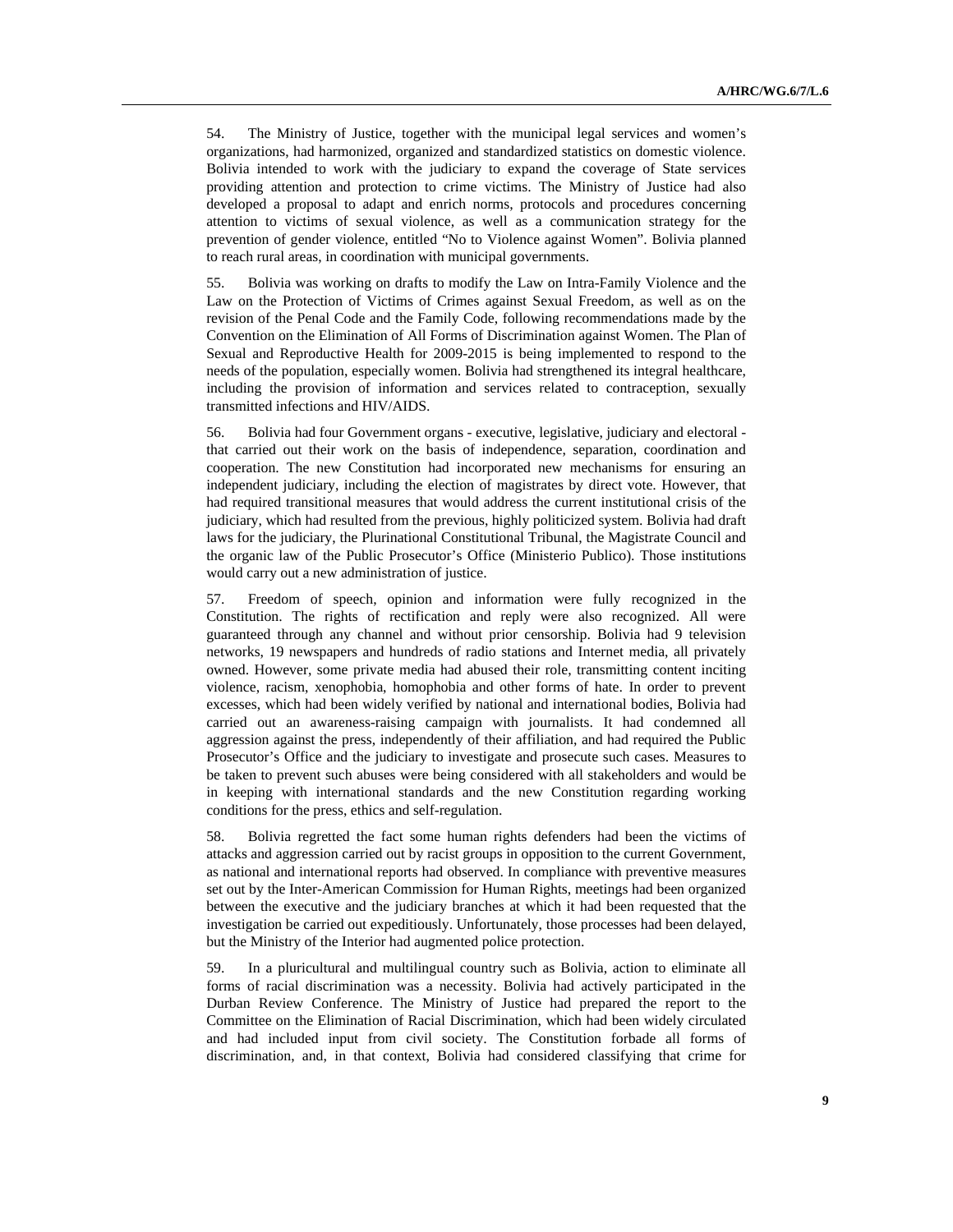incorporation into the new Penal Code, which would be finalized in March 2009. Bolivia had five drafts of the law on the prohibition of all forms of racial discrimination and its elimination, and the approval of one of them in the new Legislature was imminent. In addition, the Ministry of Culture, through the Vice-Ministry of Decolonization, had prepared guidelines for a plan of action against racism and discrimination, emphasizing access to education, public works and justice.

60. Indigenous justice was independent, impartial and public. It was speedy, oral and socially harmonious. It addressed damages, managing conflict with absolute regulatory capacity in a social communitarian environment, without State intervention or bureaucracy. It was a self-managed system, consensual and based on values recognized in the Constitution. It had been applied in the past in rural areas by native, indigenous and peasant authorities, with the participation of the community and its administration councils. It had now been incorporated into the draft law on the delimitation of ordinary jurisdiction and native indigenous peasant jurisdiction, with mechanisms for cooperation and coordination that had no impact on due process. Unfortunately, distorted information had resulted in misunderstandings concerning this practice, in which it had been confused with practices that violated human rights, such as lynching. Lynching is not a form of indigenous justice from any perspective, and it will be considered a crime of collective assassination in the new Penal Code.

61. The new Constitution contemplated that it was the duty of the State and society to guarantee the priority of the interests of children and adolescents, the pre-eminence of their rights, their need for protection and rescue, and their right to the timely administration of justice, through specialized personnel. The Constitution prohibited all forms of violence against children and adolescents, their forced labour and their exploitation. Bolivia had a Children's Ombudsman. The Code on Children and Adolescents was being modified to comply with the Constitution and the Convention on the Rights of the Child. Bolivia had also established norms concerning children's right to identity.

62. Bolivia was implementing the National Plan for the Progressive Eradication of Child Labour. Santa Cruz and Beni, with its activities of sugar and chestnut harvesting, and Potosi, with its mining, are the sites of most child labour. These were considered the worst forms of child labour in Bolivia, with some 800,000 children in situations of informal labour. The Ministry of Labour had been conducting inspections to verify that there was no child labour or exploitation in those areas. Bolivia had developed a "triple-check" policy with entrepreneurs and workers to eliminate child labour, as well as awareness-raising campaigns on the issue.

63. Population groups with a different sexual orientation and gender identity, lesbian, gay, bisexual and transgender persons, were recognized and included in the national plan on human rights. By presidential decree, June 28 had been declared the national day for people with diverse sexual orientation in Bolivia. The Constitution forbade all forms of discrimination, including against lesbian, gay, bisexual and transgender persons.

64. In 2007, Bolivia had received a visit by the Rapporteur on the right to food, who had recognized the commitment of President Morales to combating hunger and malnutrition, a priority for Bolivia. He had also highlighted the importance of the strategy for promoting food security and autonomy, which placed priority on local production, in particular smallscale family farmers, and of the agrarian reform, which was centred on eliminating feudal practices. The National Council on food and nutrition had been complemented in order to promote the new policy on food security and sovereignty. Bolivia had implemented the "Zero Malnutrition" programme, which assists pregnant women and children under 5 years old. Bolivia had created companies to support staple food and milk production, and had taken legal action to achieve fair prices.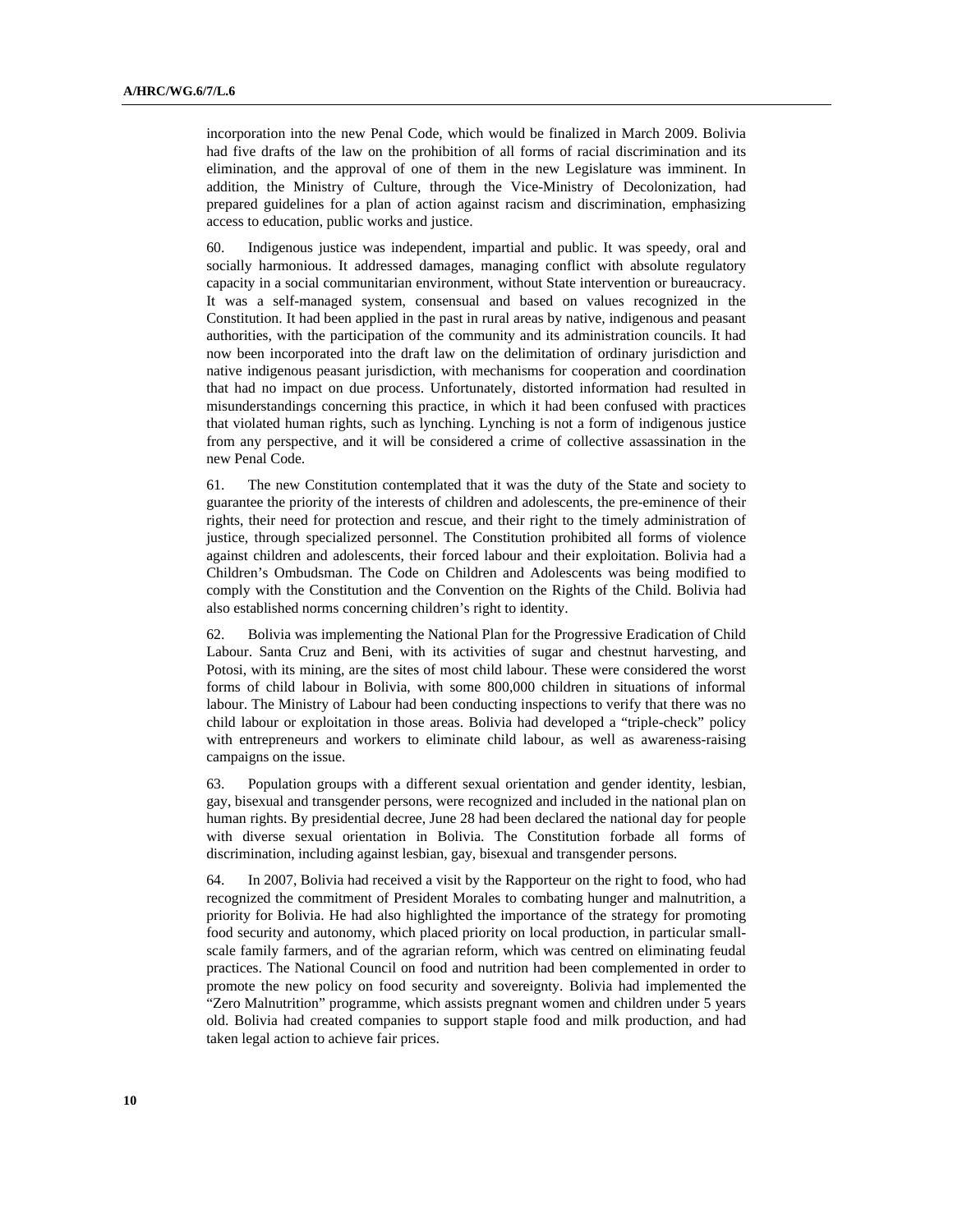65. Bolivia had taken preventive measures and carried out alternative punishments to alleviate pressure on the penal process system. Bolivia was training its personnel and working on the mechanism for preventing torture and ill treatment. A draft law on juvenile justice, which had been formulated with input from civil society, was under consideration. It included preventive measures, as well as measures aimed at the reintegration and rehabilitation of juveniles and at the protection of victim rights. The first Centre for Juvenile Justice would be inaugurated shortly in Bolivia.

66. The case that had been brought by the Public Prosecutor and victims against the former Departmental Prefect for the Pando Massacre was awaiting oral trial before the sentence tribunal, since the conflict of jurisdiction had been resolved by the Supreme Court of Justice.

67. The Syrian Arab Republic noted that Bolivia was party to most human rights instruments. It referred to challenges facing Bolivia such as extreme poverty, especially among indigenous people in rural areas, and ensuring the right to food security, which could have an impact on many other rights. Syria made a recommendation.

68. Mexico welcomed the fact that the international human treaties enjoyed constitutional standing. Mexico requested information about progress made in the formulation of public policies to address torture, including its criminalization and the establishment of the national mechanism. It also asked about measures envisaged to implement the Convention on the Rights of Persons with Disabilities. Mexico made recommendations.

69. Colombia expressed appreciation for the national report, in which Bolivia reaffirmed its commitment to combating all forms of discrimination. Colombia also recognized the positive efforts with regard to the promotion and protection of the fundamental rights of indigenous peoples. Colombia made recommendations.

70. Chile referred to measures and policies adopted by Bolivia to better protect and promote human rights. Chile also welcomed the announcement made by Bolivia that it had extended a standing invitation to the special procedures mechanisms to visit the country. Chile made recommendations.

71. Italy noted with concern the conditions of detention. It appreciated the democratic debate on the application of a new institution following the adoption of the new Constitution. In that respect, Italy also noted the various concerns with regard to the judiciary. Italy made recommendations.

72. In referring the statement made by Bolivia, Sweden asked about measures taken to bring to justice perpetrators of abuse and to eradicate impunity for human rights violations. While noting positive developments in the area of economic, social and cultural rights, such as increased support for pregnant women, Sweden asked about measures being taken to ensure the enjoyment of sexual and reproductive rights by all women. Sweden made recommendations.

73. The Netherlands welcomed the cooperation of Bolivia with the Office of the High Commissioner, including through its country office, as well as the country's decision to extend a standing invitation to all special procedures. It expressed concern about the high prevalence of violence against women in Bolivia. Netherlands made recommendations.

74. Denmark commended the ambition of Bolivia to improve the protection of human rights, but noted that serious obstacles remained in terms of practice. Denmark expressed concern at the lack of effective access to the justice system and asked about steps taken to improve access to justice. Denmark made recommendations.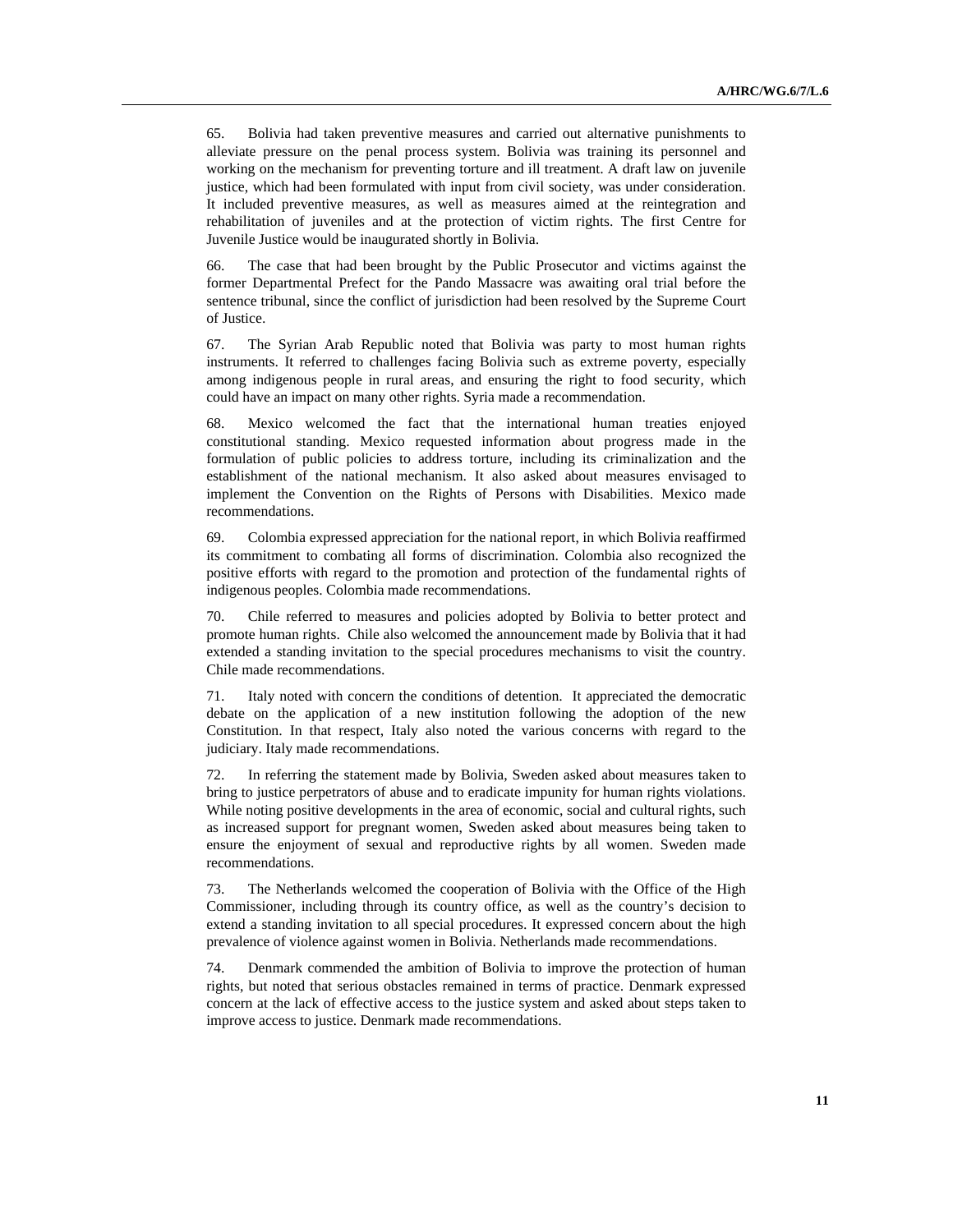75. The Republic of Korea congratulated Bolivia on the adoption of the new Constitution. It asked about plans to ensure the conformity of legislation and practices with the Constitution, as well as about measures to raise awareness among the people of Bolivia about the spirit enshrined therein. The Republic of Korea made recommendations.

76. Switzerland referred to the "native indigenous campesino justice" and to the effectiveness of the ordinary justice system. It also cited reports that criticized the functioning of the judiciary bodies. In addition, it noted that women's rights were being increasingly affected by the increases in insecurity and violence. Switzerland congratulated Bolivia on the standing invitation extended to the special procedures. Switzerland made recommendations.

77. Poland noted with appreciation the adoption of the new Constitution, which recognized children and adolescents as holders of rights, and encouraged Bolivia to strengthen the overall legal framework for the protection of children. It also made reference to concerns expressed by the Committee on the Rights of the Child with regard to the trafficking in and exploitation of children and adolescents, and asked Bolivia about steps that it intended to take to address that issue. Poland made recommendations.

78. Iraq appreciated the efforts made by Bolivia in preparing its national report, which reflected its commitment to human rights. Iraq asked about the judicial mechanisms that helped women to protect their rights in Bolivian society, and about the role of civil society organizations in protecting those rights.

79. Angola congratulated Bolivia on its efforts to promote economic, social and cultural rights, as well as on the legislation regulating the freedom of the press, which took into account the limits set by the International Covenant on Civil and Political Rights. It also noted Bolivia's efforts to promote the pacific coexistence of the people and respect for diversity. Angola made a recommendation.

80. Paraguay asked about the principal challenges related to the consolidation of the human rights of indigenous peoples, in particular with regard to the right to education, adequate housing, food and health services. Paraguay welcomed the progress made in the implementation of social policies and congratulated Bolivia on having extended a standing invitation to the special procedures.

81. China expressed appreciation for the national report and the adoption of a new Constitution and a national human rights action plan. China asked about the progress achieved and the obstacles faced by Bolivia in implementing the national plan against poverty.

82. Guatemala referred to important steps taken with a view to recognizing the rights of indigenous peoples. However, it noted that the problem of discrimination and racism persisted and asked about the status of the draft law to prevent and eliminate all forms of racial discrimination. Guatemala also asked about the content and the expected timeline for the adoption of the draft national plan for children and adolescents. Guatemala made a recommendation.

83. Ecuador made reference to the recognition of cultural diversity. While noting persistent problems regarding the legal framework for the protection of children and juvenile justice, it welcomed the adoption of the national human rights action plan. It also welcomed the financial efforts made to implement social programmes and the extension of a standing invitation to special procedures.

84. Latvia noted that Bolivia had ratified most of the international human rights treaties and that, in general, it was engaged in a good level of cooperation with the United Nations human rights mechanisms and OHCHR. It welcomed the announcement made by Bolivia that it would extend a standing invitation to all special procedures of the Council.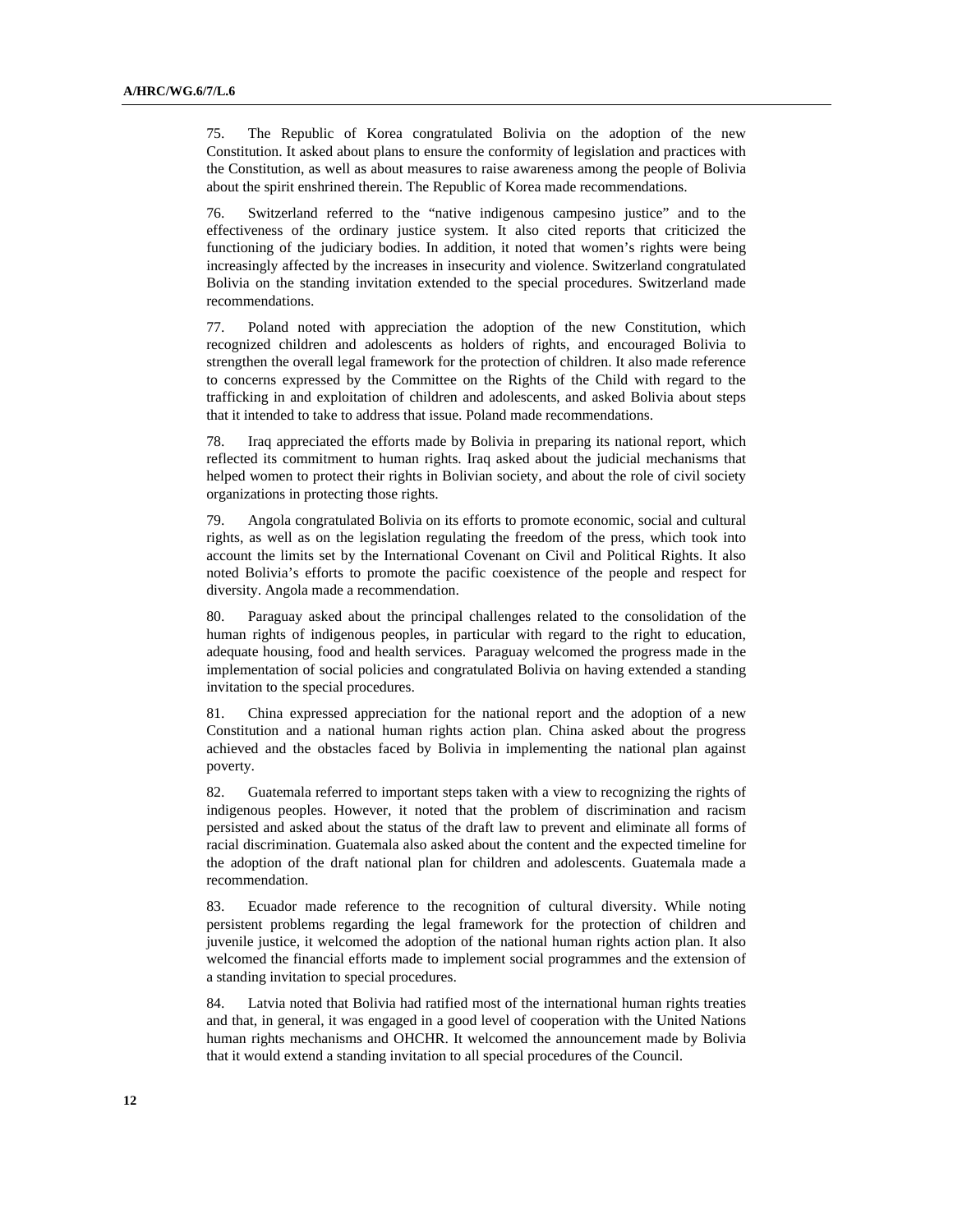85. Costa Rica noted that changes introduced in the new Constitution were important steps towards a more democratic and participative society with improved recognition of human rights. Making reference to reports of the Committee on the Elimination of Discrimination against Women, it expressed concern about the situation of violence against women, which could reach the level of femicide. Costa Rica made recommendations.

86. Malaysia acknowledged the leadership and the commitment of Bolivia, as well as the wide-ranging reforms aimed at enhancing the people's enjoyment of all human rights. Malaysia indicated that it was encouraged by some of the positive results in that regard. Malaysia made recommendations.

87. Argentina highlighted the adoption of the new Constitution, which incorporated a wide range of human rights. It also referred to the adoption of the United Nations Declaration on the Rights of Indigenous Peoples as domestic legislation, as well as its incorporation into the Constitution. Argentina made recommendations.

88. Bangladesh noted that the Constitution established free and compulsory primary and secondary education. Bangladesh applauded the implementation of programmes that had reduced maternal mortality and child malnutrition rates. Bangladesh made recommendations.

89. Nigeria acknowledged Bolivia's efforts and the country's commitment to promoting and protecting human rights. It also commended Bolivia for the invitation to OHCHR to open an office in the country. It noted that Bolivia had been the first country to incorporate the United Nations Declaration on the Rights of Indigenous Peoples into its national legislation. Nigeria made recommendations.

90. Lebanon welcomed the adoption of the new Constitution, as well as the national human rights action plan. Lebanon also noted with satisfaction the efforts being made by Bolivia to ensure freedom of expression and the enjoyment of cultural rights by indigenous peoples. Lebanon made recommendations.

91. Palestine noted the commitment demonstrated by Bolivia through the adoption of a new Constitution, which incorporated human rights. Palestine referred to strategies and policies aimed at the promotion of human rights, such as the national human rights action plan. Palestine made a recommendation.

92. In responding to additional questions, Bolivia clarified that it had implemented a public policy of transparency in administration. All citizens had access to public information within the framework of a policy of ethics, transparency and social control. Bolivia had been one of the first countries to volunteer to monitor the implementation of the United Nations Convention against Corruption. Bolivia regretted that the judiciary had not assisted in the fight against corruption, since there were still some people accused of corruption who had evaded justice and declared themselves the targets of political persecution and were in countries that continued to protect them. This was due mainly to inaction by the judiciary.

93. Bolivia also referred to its efforts to guarantee access to universal health insurance for all, especially the native indigenous and peasant communities. It was implementing a new mode of medical attention and new policies in a participatory manner, responding to a multi-ethnic population, and was respectful of traditional medicine. It also relied on social movements to monitor transparency in the use of State resources. Moreover, Bolivia had the invaluable support provided by Cuba and its doctors. Bolivia had distributed 719 ambulances in rural areas, was creating a national company for generic medicines and had strengthened its fight against contraband altered medicine.

94. The Constitution recognized that education was free, including at the university level. Illiteracy had been eradicated last year, and Bolivia was currently implementing the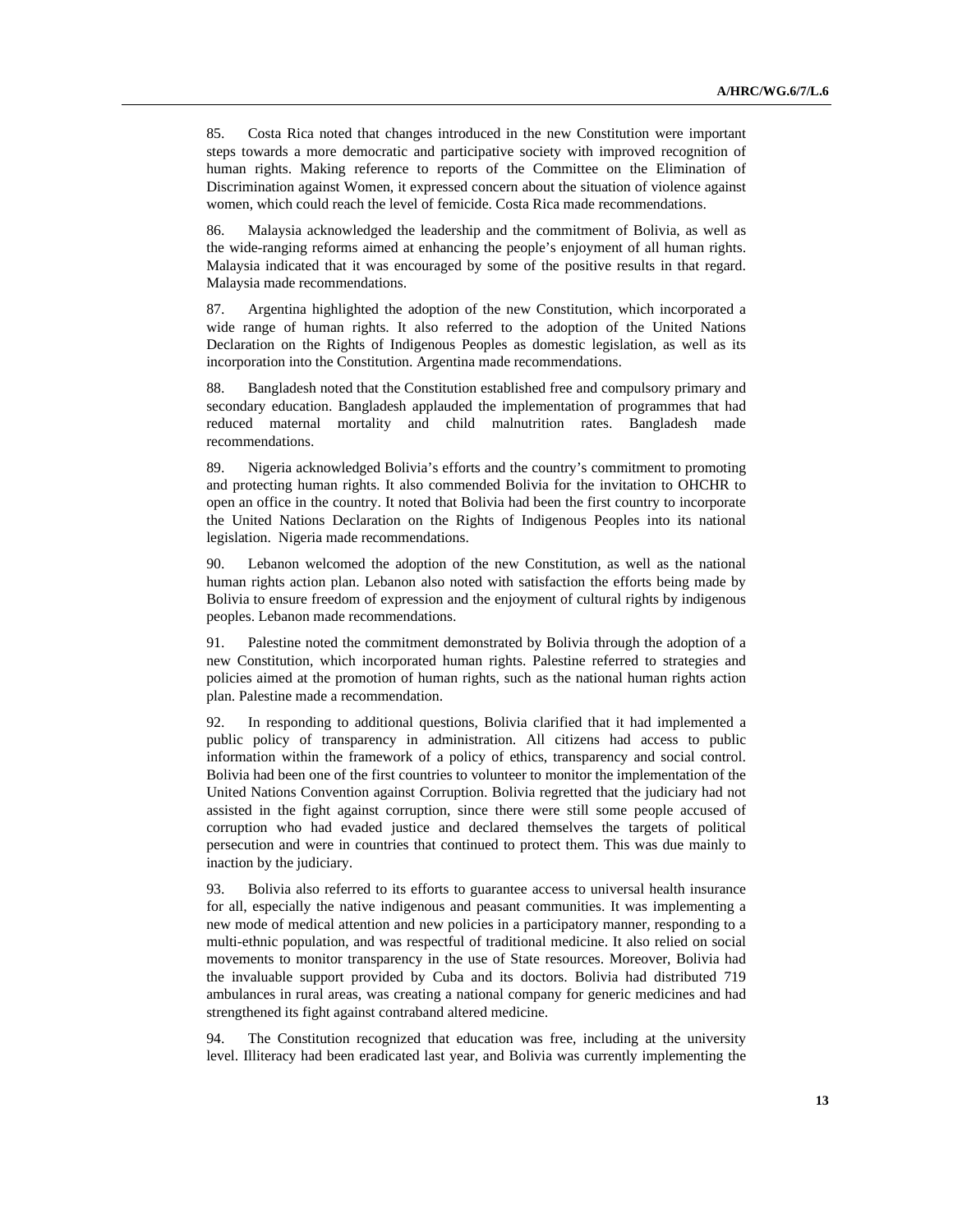second phase of its literacy campaign, "Yes, I can continue", with the support of Cuba and the Bolivarian Republic of Venezuela. The Juancito Pinto programme had significantly reduced the school dropout rate. Bolivia had also developed a programme to professionalize teachers and had increased their salary. Infrastructure had been improved, benefitting more than 600,000 children and young people. Bolivia had established three indigenous intercultural universities: one in Warisata, in the Aymara region; one that provided instruction in the Quechua language, in Chimore; and one that provided instruction in the Guaraní language, in the Machareti region.

95. Bolivia was combating poverty, the principal cause of human rights violations, and was making use of its right to self-determination, which was why it was promoting the plurality of its State.

96. Bolivia noted the importance of the protection of Mother Earth, the environment and biodiversity. Bolivia had called for the Peoples' World Conference on Climate Change and the Rights of Mother Earth, to be held in Cochabamba in April 2010, to which all were invited.

97. In its concluding remarks, Bolivia indicated that it had noted all comments and had tried to answer all questions. Pending answers would be sent in writing. Bolivia expressed its appreciation for the support demonstrated through the constructive participation of States and the critical interventions made, since it was important to learn to listen and engage in dialogue.

## **II. Conclusions and/or recommendations**

98. The recommendations formulated during the interactive dialogue and listed below have been examined by Bolivia and enjoy its support:

1. To consider ratifying or acceding to the international human rights instruments to which it is not yet party (Nigeria); to ratify the Second Optional Protocol to the International Covenant on Civil and Political Rights (Switzerland); to consider ratifying, as early as possible, the Optional Protocol to the International Covenant on Economic, Social and Cultural Rights and the Second Protocol thereto (Argentina);

2. To continue to exercise its right to self-determination and independence and to move forward with its sovereign commitment to positioning its legal system so as to meet the needs of its people, as is already being done (Cuba);

3. To strengthen its legal framework and mechanism for promoting and protecting the human rights of its population (Lao People's Democratic Republic);

4. To promote the adoption, on a priority basis, of the draft bill for the prevention and elimination of all forms of discrimination and to consider favourably the criminalization of racial discrimination, in keeping with recommendations made by the Committee on the Elimination of Racial Discrimination and other international mechanisms (Mexico); to include the criminalization of all forms of racial discrimination in the draft bill on the elimination of all forms of discrimination, expected to be adopted by the Legislature, as recommended by the Special Rapporteur on indigenous people, the High Commissioner for Human Rights and the United Nations country team, if that has not yet been done (Guatemala);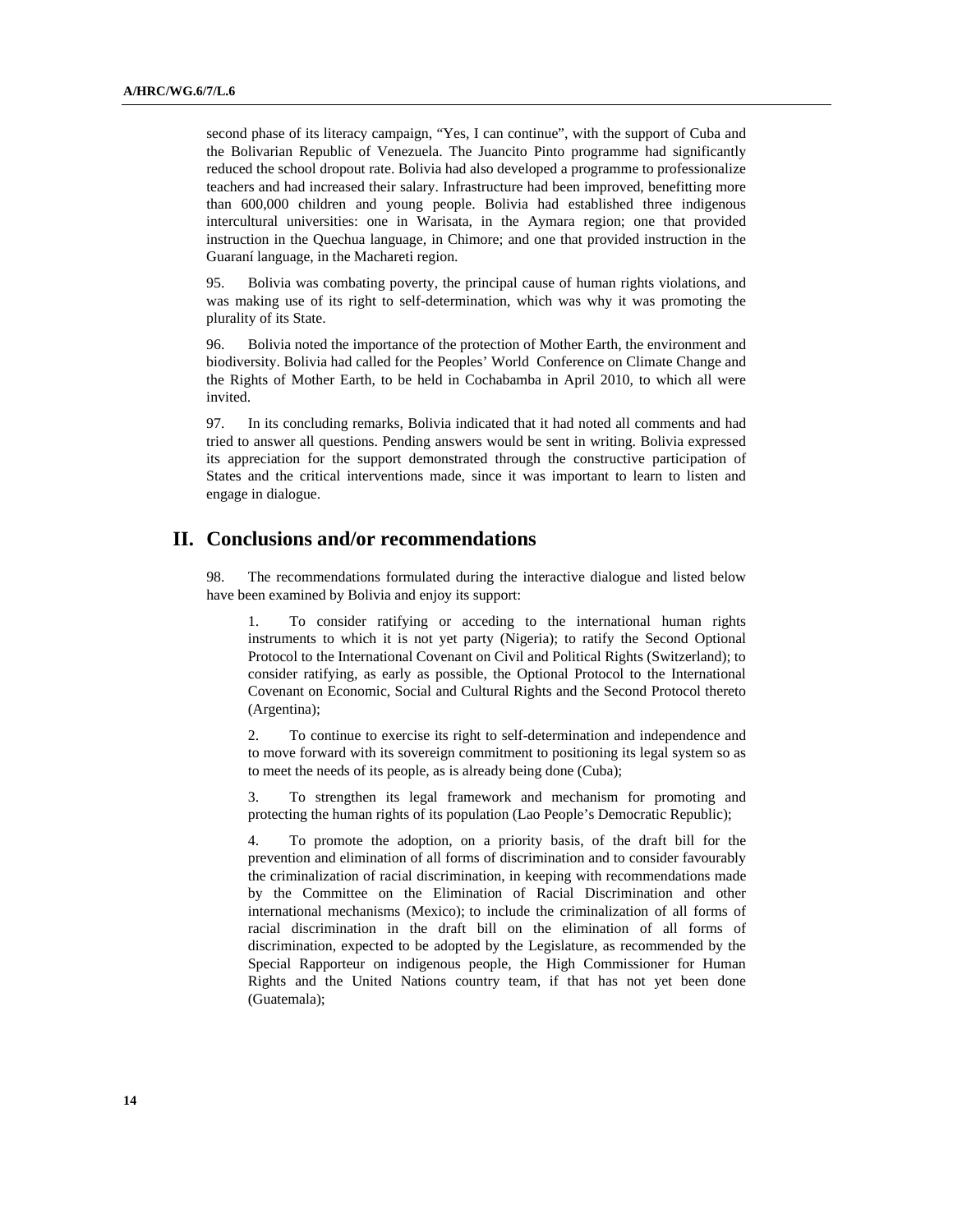5. To strengthen the national mechanisms for the advancement of women so that a gender perspective is reflected, in a cross-cutting manner, as a priority issue in policies and sectoral programmes (Mexico);

6. To adopt, as early as possible, a comprehensive law against the trafficking in human beings and to adopt the measures necessary to prevent and combat that scourge (Argentina); and to conclude the development of a national strategy for combating the trafficking in persons and their illicit movement (Belarus);

7. To promulgate, as soon as possible, the new integral law on the sale of children, sexual exploitation and trafficking, and to take concrete and immediate actions to strengthen the National Council against Human Trafficking (Poland);

8. To continue to implement the policies aimed at guaranteeing the best interests of children and adolescents, and to consider the establishment of a children's ombudsman in that context (Bangladesh); to establish an office of the children's ombudsman (Poland);

9. To consider the achievement of the human rights goals approved by resolution  $9/12$  of the Human Rights Council (Brazil)<sup>1</sup>;

10. To strengthen efforts to ensure respect for fundamental human rights (Palestine);

11. To expand its ongoing policies and programmes in order to consolidate the realization of a Bolivia that is plurinational and based on equality and social justice for all (Cuba);

12. To initiate sectoral policies taking into account the needs of certain vulnerable groups (Algeria);

13. To take effective measures and provide funds for the development of standards and policies to meet the needs of the most vulnerable groups in various areas, in particular education, health and housing (Islamic Republic of Iran);

14. To devote special attention to protecting and promoting the rights of women and children in the processes of developing and implementing national policy (Belarus);

15. To reinforce the policy of promoting children's rights and the implementation of the Guidelines for the Alternative Care of Children, according to Human Rights Council resolution 11/7 and General Assembly resolution  $64/142$  (Brazil)<sup>2</sup>;

16. To expeditiously adopt, implement and monitor policies and programmes aimed at combating the sale of children and sexual exploitation and trafficking (Slovakia);

17. To embark on a clear road map for the swift implementation of the legislation and regulatory framework for the new Constitution so that it can make progress with regard to economic, social and cultural rights and to achieve the Millennium Development Goal related to poverty reduction (Syrian Arab Republic);

 $<sup>1</sup>$  The recommendation as read during the dialogue: to consider the achievement of the human rights</sup> goals approved by the Council (Brazil).<br><sup>2</sup> The recommendation as read during the dialogue: to reinforce the policy of promoting children's

rights and the implementation of the Guidelines for the Alternative Care of Children (Brazil).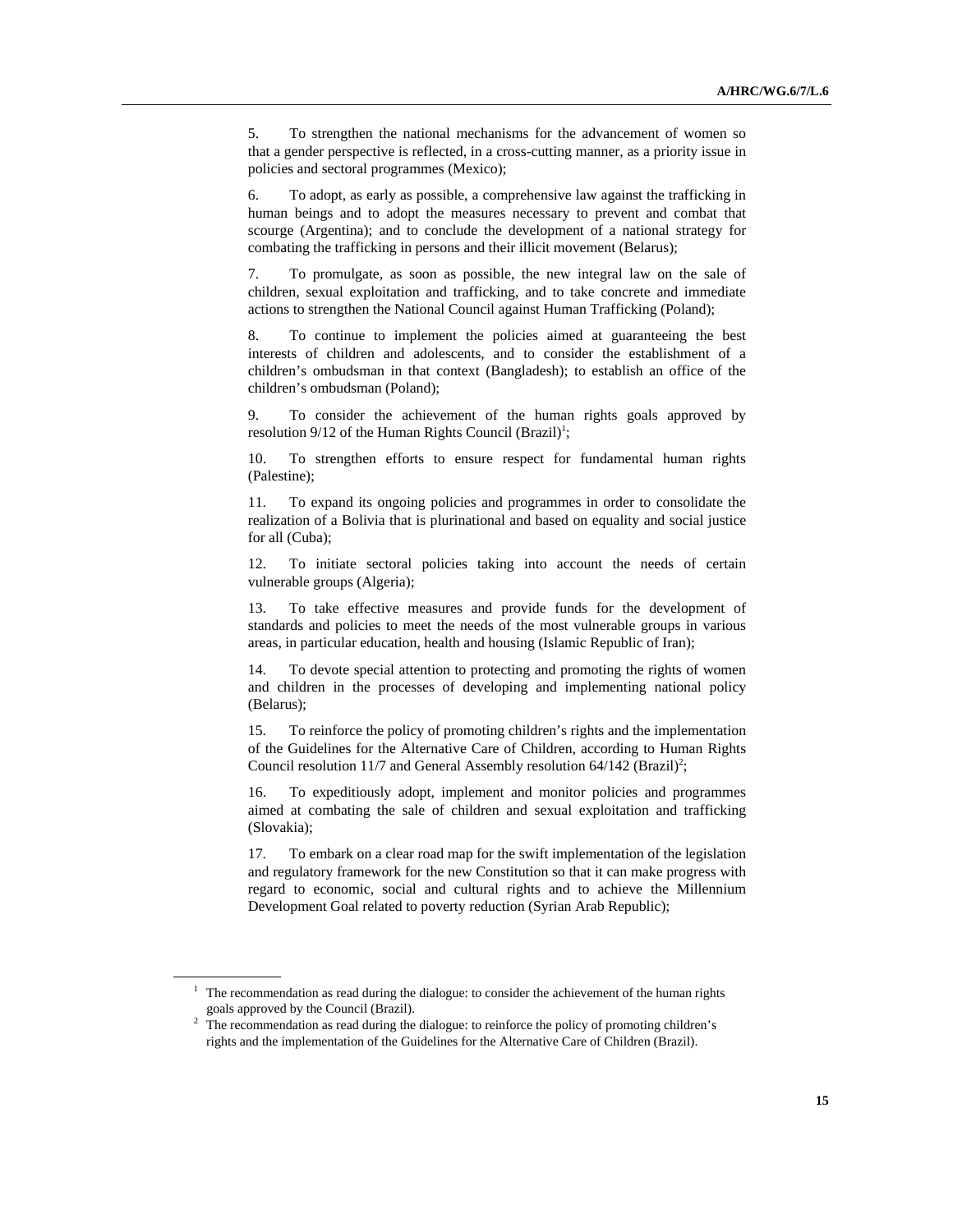18. To continue to cooperate with the United Nations and other international organizations to strengthen human rights in Bolivia (Lao People's Democratic Republic);

19. To extend a standing invitation to all special procedures (Brazil); to consent, as early as possible, to all outstanding requests by special procedures to visit Bolivia (Republic of Korea); to respond positively, as soon as possible, to unanswered requests for visits by special procedures rapporteurs (France);

20. To strengthen the fight against discrimination and violence against women (Brazil); to repeal without delay all legislation that discriminates against women, including discriminatory provisions in its criminal and civil law (Netherlands);

21. To continue efforts to eliminate discrimination against indigenous peoples (Azerbaijan);

22. To continue its work to eliminate discrimination against women and children among indigenous peoples (Kyrgyzstan);

23. To continue to move forward in implementing programmes and measures aimed at combating all forms of discrimination (Colombia);

24. To continue to promote equal opportunities and to fight poverty (Angola);

25. To continue efforts to ensure equal opportunities for girls and women in terms of education, access to employment, housing and working conditions (Egypt);

26. To include sexual orientation and gender identity in all laws and initiatives combating discrimination and promoting equality, and to develop public education and sensitivity programmes and make them available, including to police, military, judicial, prison and other authorities (Netherlands);

27. To amend domestic legislation, in keeping with its international commitments, to include the concept of torture (Argentina);

28. To improve detention conditions in general, particularly for women and children (Italy); To take concrete measures to prevent prison overcrowding and enhance prison education and training in order to reintegrate inmates into society (Turkey); to intensify efforts to improve the situation in detention centres and prisons, with a special focus on ensuring the separation of juvenile convicts from adult inmates (Slovakia);

29. To ensure that all children living in detention are accorded special protection, including the nutrition, health and educational services necessary for their proper development (Austria);

30. To make greater efforts to protect children and women from all forms of abuse, in particular trafficking and domestic violence (Slovenia);

31. To take specific measures to combat domestic violence against women and children (France); to take all measures necessary to eradicate gender violence, including the classification of femicide and its adequate penalization (Netherlands); to take further measures to put an end to violence against women (Azerbaijan);

32. To create a unified data register on violence against women, as well as norms to address the murder of women, and to promulgate Framework Law 810 on Sexual and Reproductive Rights in the country (Spain); to establish a unified registry of cases of violence against women, and to intensify efforts to improve human rights for women (Norway);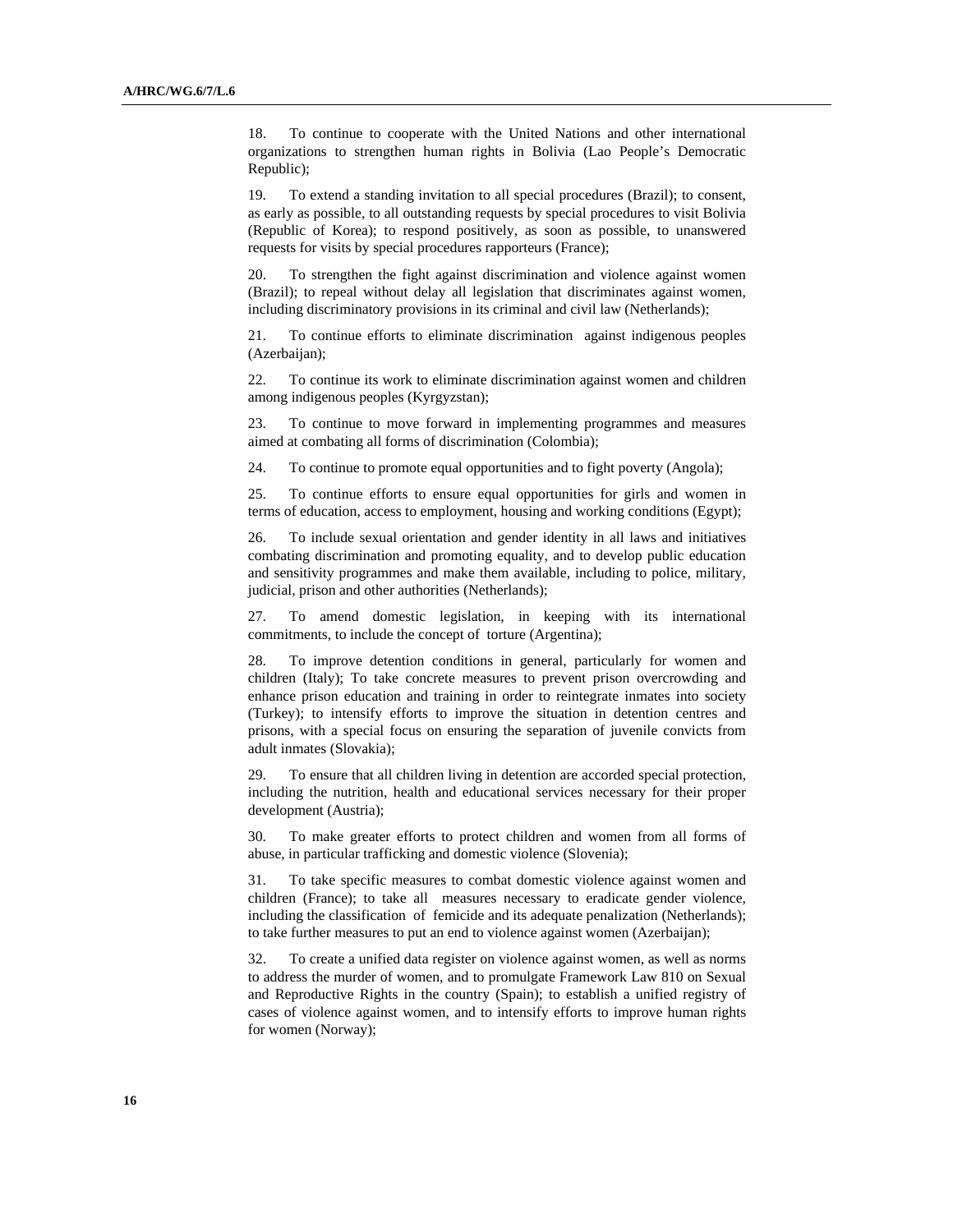33. To incorporate into the new plans the need for a unified register of cases of violence against women, and to increase efforts to combat that scourge and impunity for those who commit such acts, and in particular to consider criminalizing the crime of femicide (Costa Rica);

34. To continue to strengthen measures to eliminate all forms of servitude and forced labour, including with international cooperation and assistance, and social programmes aimed at reducing the vulnerability of the victims of that scourge (Mexico); to intensify efforts to eliminate the servitude and forced labour persisting in some parts of the country (Azerbaijan);

35. To study the possibility of seeking technical assistance in the area of reintegration programmes for exploited children and regarding juvenile justice (Malaysia);

36. To adopt specific measures to protect boys, girls and adolescents from all violence against them, to eradicate child labour, to combat the exploitation of boys, girls and adolescents and to prohibit all forms of corporal punishment (Costa Rica);

37. To strengthen measures to abolish servitude and forced labour in the country, with the assistance of the International Labour Organization, and to seek technical assistance in the reintegration of programmes aimed at exploited children, juvenile justice and follow-up to the study on violence against children (Spain); to intensify efforts to combat the manifestation of servitude (Algeria);

38. To continue to implement protection programmes for girls and boys, in particular to eliminate child labour (Chile); to take effective measures to protect children from exploitative forms of labour and work in hazardous areas (Germany); to urgently adopt and implement measures to address child labour, in particular its exploitative forms (Slovakia);

39. To accelerate judicial reforms in order to ensure the independence and impartiality of the system and a corruption-free environment (Slovakia); to continue reforms to improve the judicial system (Turkey); to ensure that the judiciary system respects the principle of independence from the executive branch, as well as the rule of law (Slovenia); to guarantee the full independence of the judiciary system, in accordance with relevant international standards (France);

40. To adopt the measures necessary to ensure the independence of the judicial branch from the executive branch in order to promote the rule of law and guarantee the proper functioning of the Constitutional Court and the Supreme Court (Italy); To delay no longer in appointing members of the highest judicial authorities and to ensure the impartiality of those members (Denmark); to end the paralysis of the Constitutional Tribunal by appointing new judges (Germany); to ensure that the draft electoral law under the new constitution and the process of appointments guarantee the independence of the judiciary (United Kingdom of Great Britain and Northern Ireland);

41. To consider more comprehensive measures that go beyond the 15 integrated justice services referred to in the national report (Denmark);

42. To take measures to ensure that the Constitutional Court, which is provided for under the Constitution, becomes functional as soon as possible (Algeria); to promote judicial independence and strengthen the rule of law by ensuring that key institutions such as the Constitutional Tribunal and the Supreme Court operate in a free, fair and transparent manner and serve as an effective and independent check on the executive and legislative branches (United States of America);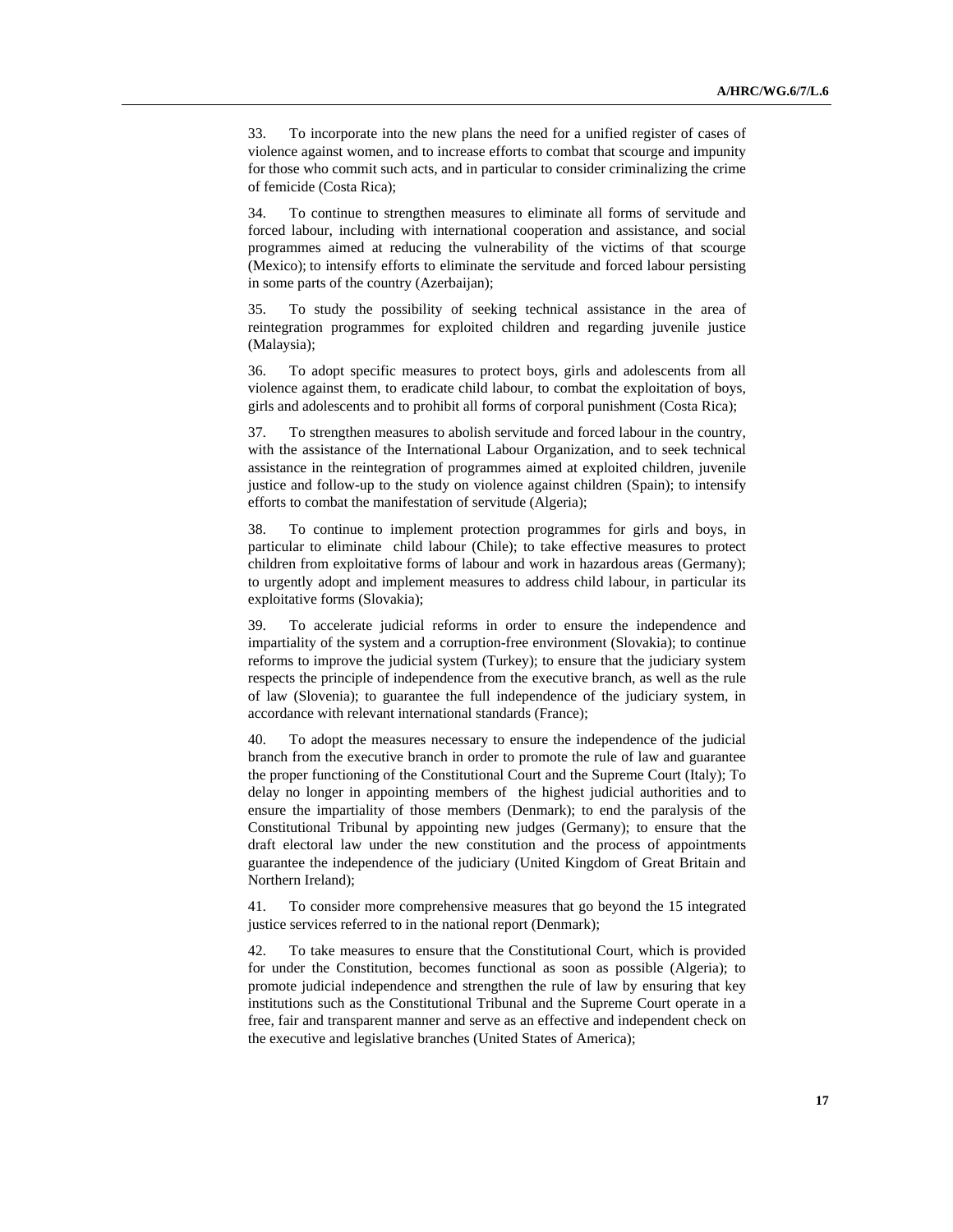43. To designate members of the Supreme Court and the Constitutional Tribunal who are of proven technical ability and are independent of any external influence (Norway); to identify means by which the Supreme Court and the Constitutional Court can carry out their functions, especially through the designation of members of proven technical ability, moral probity and independence from external influence (Netherlands); to adopt legislation, fill vacancies and provide adequate resources to ensure that institutions such as the judiciary, which play a vital role in protecting and implementing human rights, are independent and effective (Canada);

44. To promptly adopt effective measures to ensure that the judicial authorities are elected by direct universal suffrage, in order to guarantee the independence and impartiality of the judicial bodies, often represented by members of elite classes as a result of unsound management by previous Governments, which has caused impunity and delays in the area of justice (Nicaragua);

45. To continue efforts to implement the provisions of the new Constitution in order to ensure that indigenous peoples fully enjoy their rights (Slovenia); to ensure that the implementation of indigenous systems of justice conforms to international human rights standards, including those set out in the Convention on the Elimination of All Forms of Discrimination against Women (Canada);

46. To take the measures necessary to ensure that the traditional indigenous justice system complies with the provisions of the international human rights treaties that Bolivia has ratified (Netherlands); to ensure that the separation of ordinary and indigenous courts does not contribute to tensions among different communities, but rather promotes inclusion and social stability by, inter alia, bringing the jurisdiction into full conformity with the new Constitution (Austria); to ensure that all judgments and sentences handed down by indigenous courts respect international provisions and, in that regard, to establish an appeals system and an independent monitoring system (Switzerland);

47. To take the measures necessary to make the ordinary justice system effective and independent of political pressures, devoting particular attention to the problem of violence against women (Switzerland);

48. To debate thoroughly, in the Plurinational Legislative Assembly, the issue of the right of individuals to appeal in cases addressed by communal courts, before the law on jurisdiction delimitation is adopted and, in that context, to devote particular attention to the contradiction between article 28 of the Procedural Penal Code and article 192.1 of the new Constitution (Finland);

49. To take steps to reduce the use of pre-trial custody, to increase alternatives to imprisonment and to develop policies to protect the best interests of children with a parent in detention (Austria);

50. To adopt the measures necessary to prevent cases of lynching, in particular through the strengthening of the police and justice sectors (Chile);

51. To take further measures to bring to justice all perpetrators of abuse in order to eradicate impunity for those who commit human rights violations (Sweden); to expedite impartial investigations into the violent incidents in Santa Cruz and Pando with a view to identifying those responsible and bringing them to justice in a fair trial before an independent court (Austria); to conclude a thorough and impartial judicial investigation into the acts of violence in Pando (United Kingdom);

52. To thoroughly investigate complaints filed by journalists and to promote good relations with and among media institutions (Norway); to take measures to protect journalists from acts of violence and intimidation (Germany);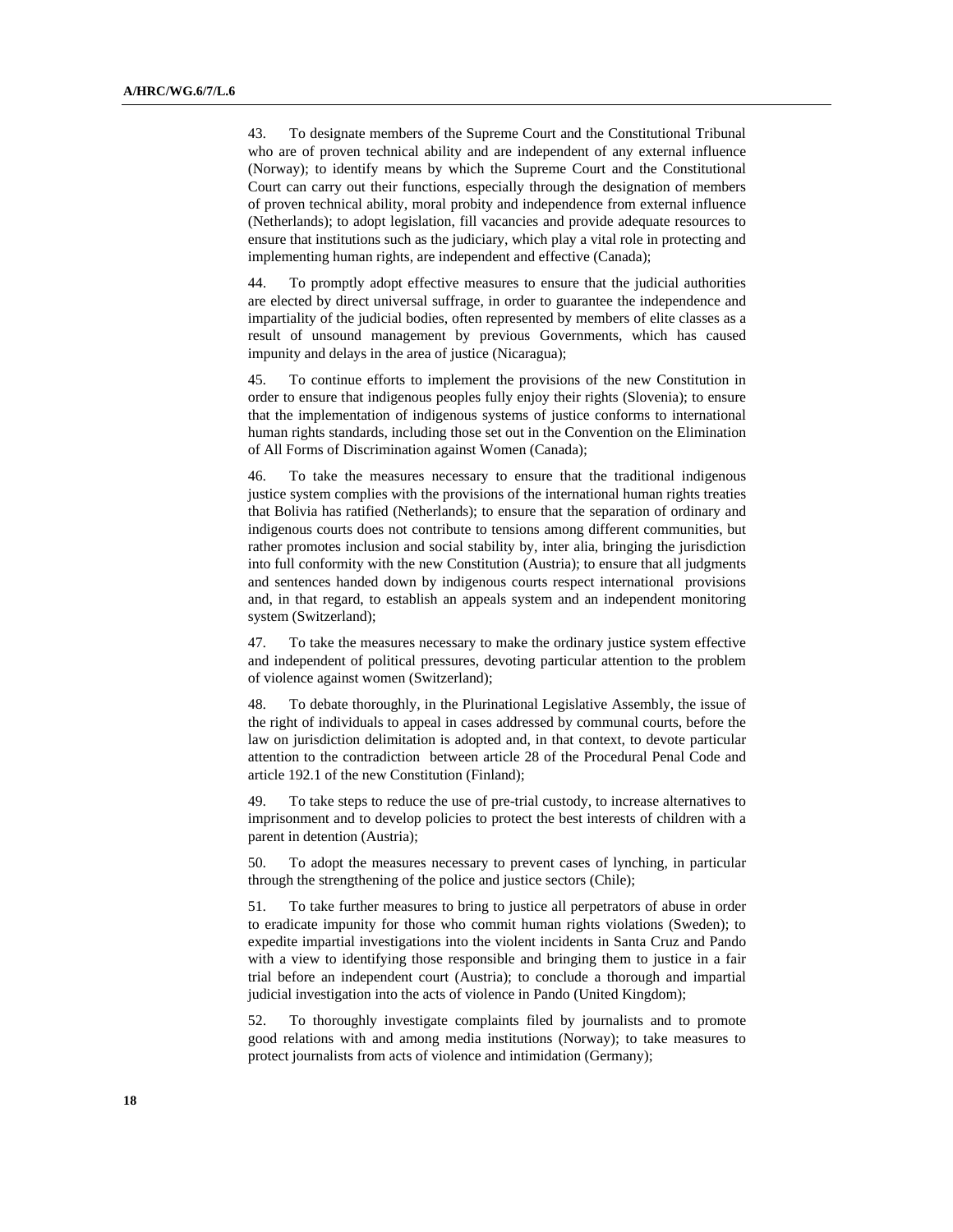53. To more effectively enforce the criminal penalties for official corruption (United States of America);

54. To consider making further efforts to train law enforcement officials, judges and police officers in the area of human rights (Egypt);

55. To fully guarantee freedom of expression, ensuring that regulation in respect of the mass media is carried out in accordance with international human rights instruments (Chile); to robustly support and uphold the universal principle of freedom of expression, recognizing that such freedom is essential to a fully functioning democracy (United States of America); to contribute to an atmosphere supportive of independent and diverse media, including by encouraging all actors, including public officeholders and political actors, to condemn any attempt to intimidate the media and by fully investigating all complaints of media harassment and prosecuting those responsible  $(Canada)^3$ ;

56. To develop the new media legislation on the basis of broad consultation with all stakeholders, and to ensure full respect for international standards on human rights (Slovenia);

57. To approve, as soon as possible, the draft law against assault and genderbased political violence (United Kingdom);

58. To continue to promote the democratization of mass media through the promotion of bilingualism and the use of media in rural areas (Lebanon);

59. To study the possibility of formulating national policy on short-, mediumand long-term employment (Malaysia);

60. To continue to implement its macro-economic and structural policy in such a way as to ensure the enjoyment of human rights, and to achieve dignified living conditions for the entire population of Bolivia (Russian Federation);

61. To continue to provide technical and financial assistance for the development of agricultural production in the context of the enjoyment of the right to decent food, in particular with support for medium-sized and small enterprises (Russia Federation);

62. To continue to fight poverty with the support and cooperation of the international community (Bangladesh); to intensify programmes to combat poverty with the assistance of the international community, as needed (Algeria); to strengthen measures to reduce poverty (Azerbaijan); to continue efforts to eliminate poverty (Kyrgyzstan);

63. To strengthen efforts to eradicate extreme poverty through the amendment of its macro-economic and structural policies (Islamic Republic of Iran);

64. To share experiences in the implementation of the Zero Malnutrition Programme and the Juana Azurduy voucher programme, which has reduced the maternal mortality and child malnutrition rates (Bangladesh);

65. To continue efforts aimed at the broader and more just redistribution of national wealth (Algeria); to adopt the measures necessary to ensure that its social programmes reach the most vulnerable groups of society (Panama);

 $3$  The recommendation as read during the dialogue: to contribute to an atmosphere supportive of independent and diverse media, including by encouraging all public office-holders and political actors to refrain from attempts to intimidate the media (Canada).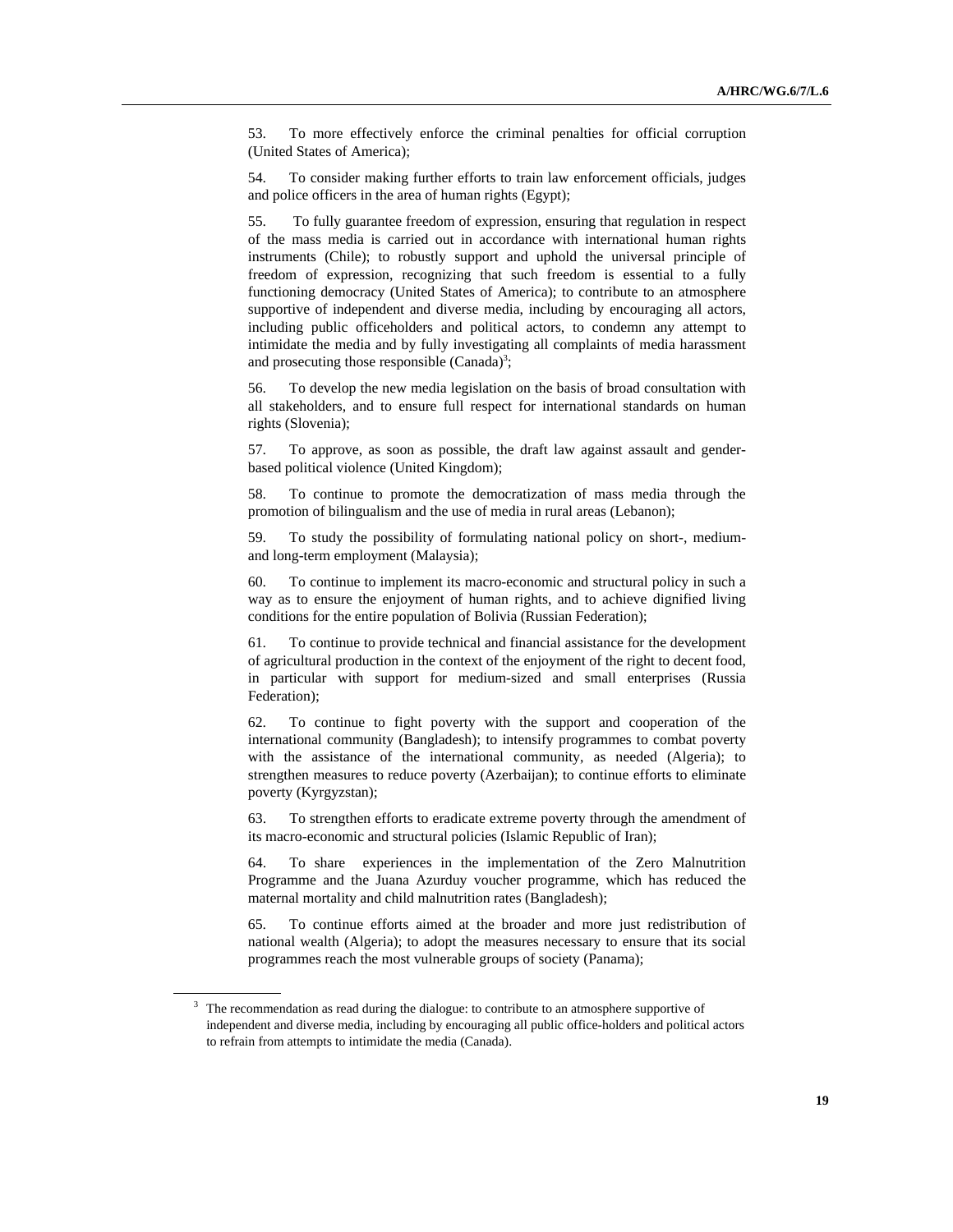66. To continue active cooperation with international organizations on the provision of technical assistance to support people with disabilities (Kyrgyzstan);

67. To continue to implement programmes for the protection of women's rights, in particular pregnant women, with a view to significantly reducing the maternal and infant mortality rates and the malnutrition rate (Chile); to continue to implement measures to reduce maternal mortality (Turkey);

68. To continue its reforms to improve the level and the quality of social protection, education and health (Belarus);

69. To take further efforts to ensure that all women enjoy their right to sexual and reproductive health, and to increase access to health services, particularly in rural areas, in order to reduce the incidence of maternal mortality, especially among young, rural and indigenous women (Sweden); to continue to promote the implementation of the pilot project aimed at vaccination against cervical cancer (Colombia);

70. To continue to make efforts to sustainably increase coverage and benefits under the Bono Juana Azurduy voucher system with a view to reducing levels of maternal and infant mortality and chronic malnutrition among children under the age of 2 (Colombia);

71. To explore possibilities for further cooperation at the regional and international levels with relevant stakeholders with a view to achieving the Millennium Development Goals related to poverty eradication, nutrition, water and sanitation and environmental sustainability (Malaysia); to seek development assistance from development partners and United Nations specialized agencies in order to find solutions to identified challenges hampering the enjoyment of human rights and the achievement of the Millennium Development Goals (Nigeria); to continue efforts to ensure the implementation of the Millennium Development Goals, in particular by ensuring universal primary education and combating illiteracy, which would guarantee that the population enjoys its social and economic rights (Lebanon);

72. To develop a national strategy for human rights education in the school system, in accordance with the Plan of Action of the World Programme for Human Rights Education, with the full participation of all stakeholders (Italy);

73. To consolidate the progress made within the framework of literacy programmes (Algeria);

74. To continue to strengthen the rights of indigenous peoples, placing priority on the adoption of a law to prevent and eliminate all forms of discrimination and criminalizing such offences (Bolivarian Republic of Venezuela); to intensify measures to ensure that indigenous peoples' rights are respected at the community level (Norway);

75. To continue efforts to ensure a life of dignity for members of indigenous communities (Pakistan);

76. To continue to consolidate the rights of indigenous peoples both in practice and within its legal framework, thereby guaranteeing their participation and consultation (Bolivarian Republic of Venezuela);

77. To continue to effectively address the precarious situation of the Guaraní indigenous peoples (Germany);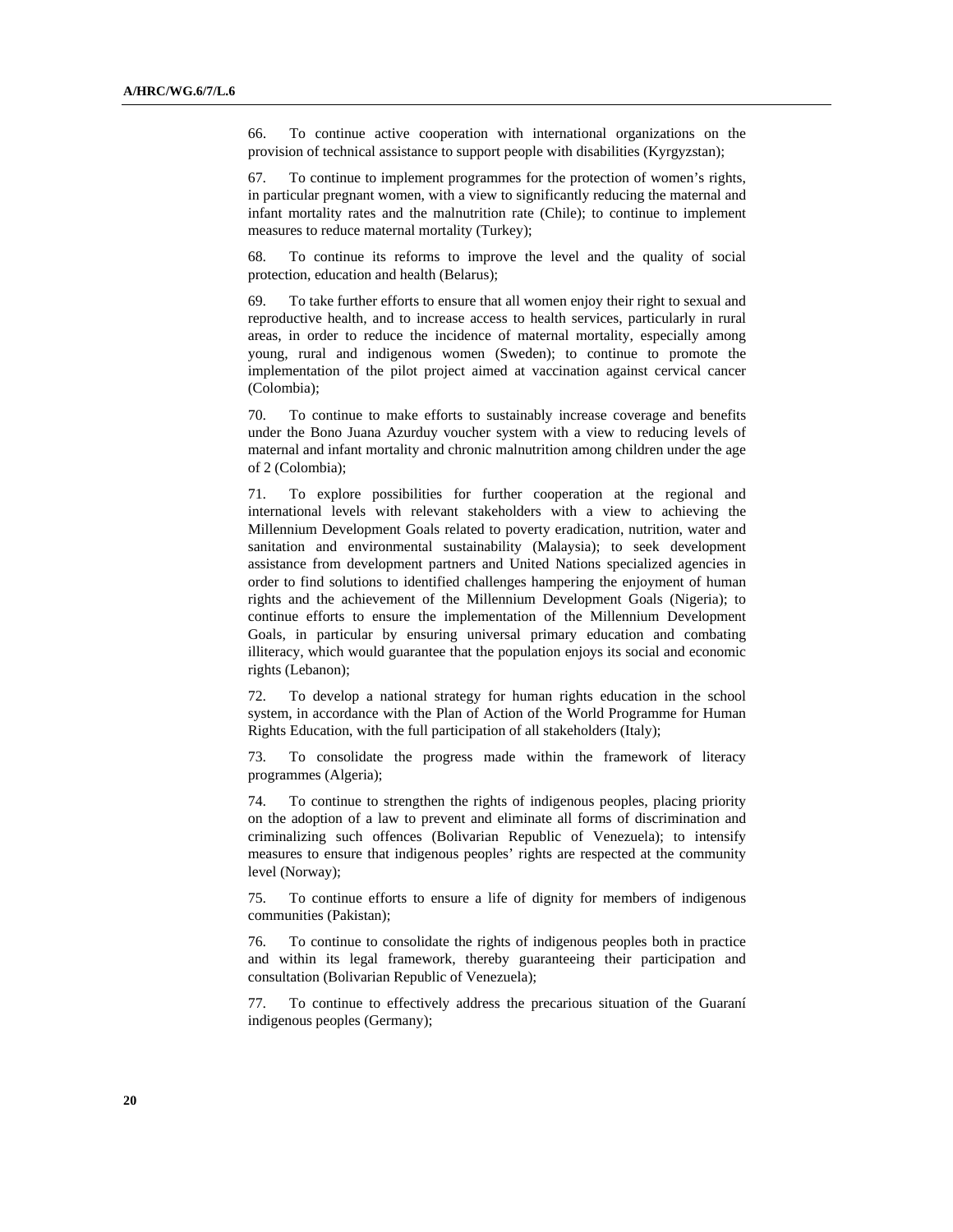78. To consider intensifying its efforts to eliminate discrimination against migrants (Egypt).

99. Bolivia considers that recommendations Nos. 1, 2, 3, 4, 5, 6, 8, 9, 10, 11, 12, 13, 14, 17, 18, 19, 20, 21, 22, 23, 24, 25, 27, 29, 31, 32, 34, 37, 38, 39, 40, 42, 43, 44, 45, 46, 47, 48, 49, 51, 52, 53, 54, 55, 56, 57, 58, 59, 60, 61, 62, 63, 65, 66, 67, 68, 69, 70, 71, 72, 73, 74, 75, 76, 77 and 78, set out in paragraph 98 above, are either already implemented or in the process of implementation.

100. The following recommendation did not enjoy the support of Bolivia:

Continue to support media initiatives on self-regulation, including the newly established Tribunal deEtica for print journalists (United Kingdom).

The country offered the following comments:

The Government of Bolivia recognizes, in terms of norms and practice, the right to freedom of expression, opinion and information. In addition, it supports the creation of organizations and the self-regulation of employees of the media, which are participatory and inclusive. However, it cannot support a tribunal of ethics if it comprises only entrepreneurs and does not include all media employees. It is for that reason that we are obliged to reject this recommendation. Accordingly, we shall continue to support all initiatives that support the building of a democratic and inclusive society.

101. All conclusions and/or recommendations set out in the present report reflect the position of the submitting State(s) and/or the State under review. They should not be construed as endorsed by the Working Group as a whole.

### **III. Voluntary pledges and commitments**

102. In addition to other commitments already made and reflected in section A above, Bolivia announced the following short-term voluntary commitments:

- To submit all due reports to treaty monitoring bodies;
- To ensure the development, by the National Human Rights Council, of a plan to follow up on the recommendations made by international human rights mechanisms, including those resulting from the universal periodic review;
- To renew the mandate of OHCHR in Bolivia;
- To encourage the early adoption of the Law on the Prevention and Elimination of All Forms of Racial Discrimination;
- To encourage the early adoption of the Law on Combating Corruption, Embezzlement and Illegal Enrichment;
- To elect a new head for the Office of the Ombudsman;
- To reform, in accordance with the Constitution, the institutions of the Judicial Organ;
- To continue to implement the National Human Rights Action Plan;
- To facilitate access to files relating to human rights violations committed during the dictatorship;
- To continue Bolivia's efforts to extradite all persons charged with human rights violations and crimes against humanity.